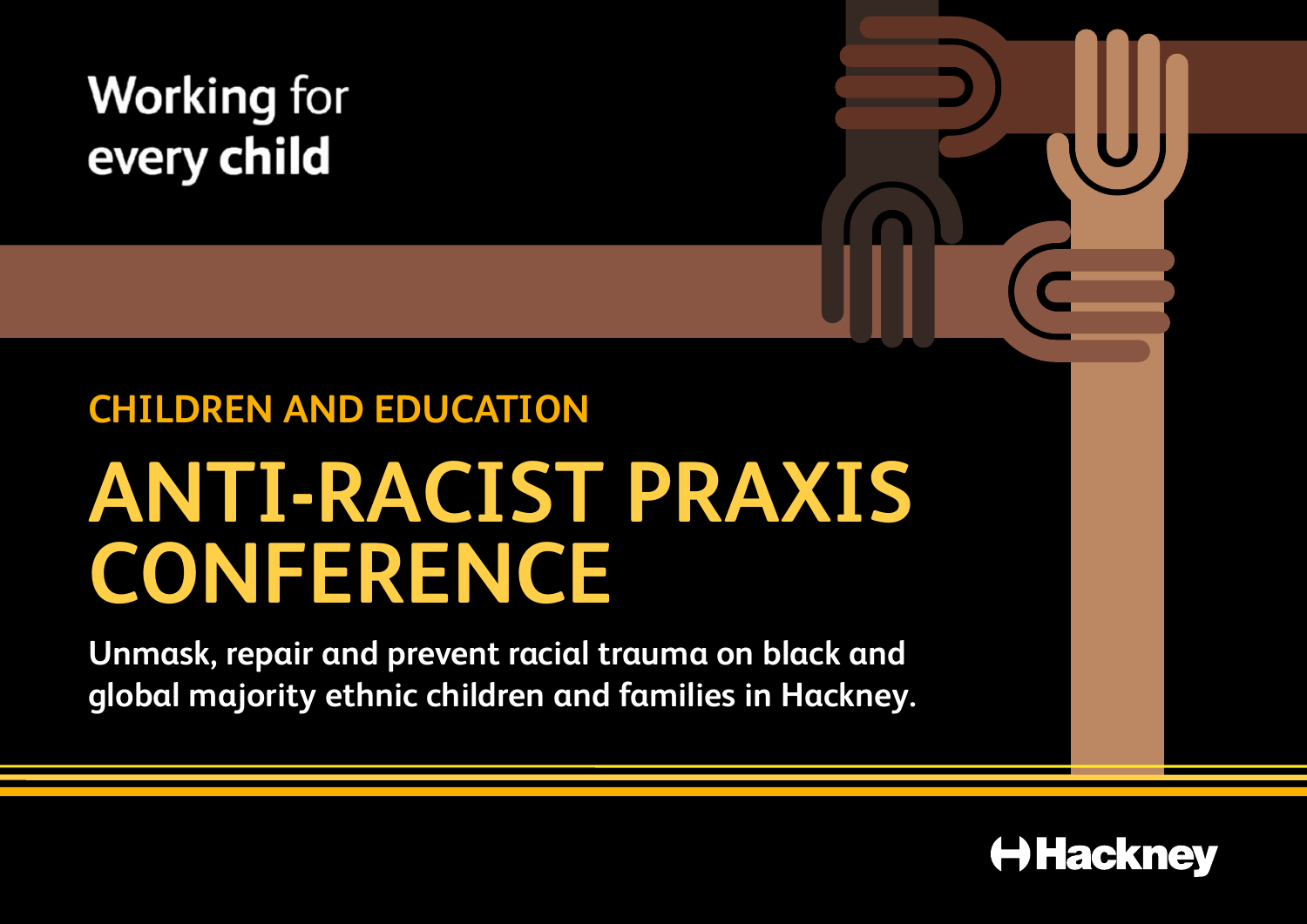## **ANTI-RACIST PRAXIS CONFERENCE**

## Healing the hidden wounds of racial oppression

This conference aims to focus on practice to unmask, repair and prevent racial trauma on Black and Global majority ethnic children and families in Hackney.

We want staff and partners from across the Council and Hackney to work through an approach with us at this event, where staff have an awareness and understanding of racial trauma and begin to examine strategies for healing and transformation.

There will be opportunities throughout the conference to hear from inspiring speakers, confront your racism within and challenge systemic racism through learning innovative strategies. We will weave in issues on racial justice, anti-racist practice and the trauma-informed approaches we can offer our Hackney children, families and community.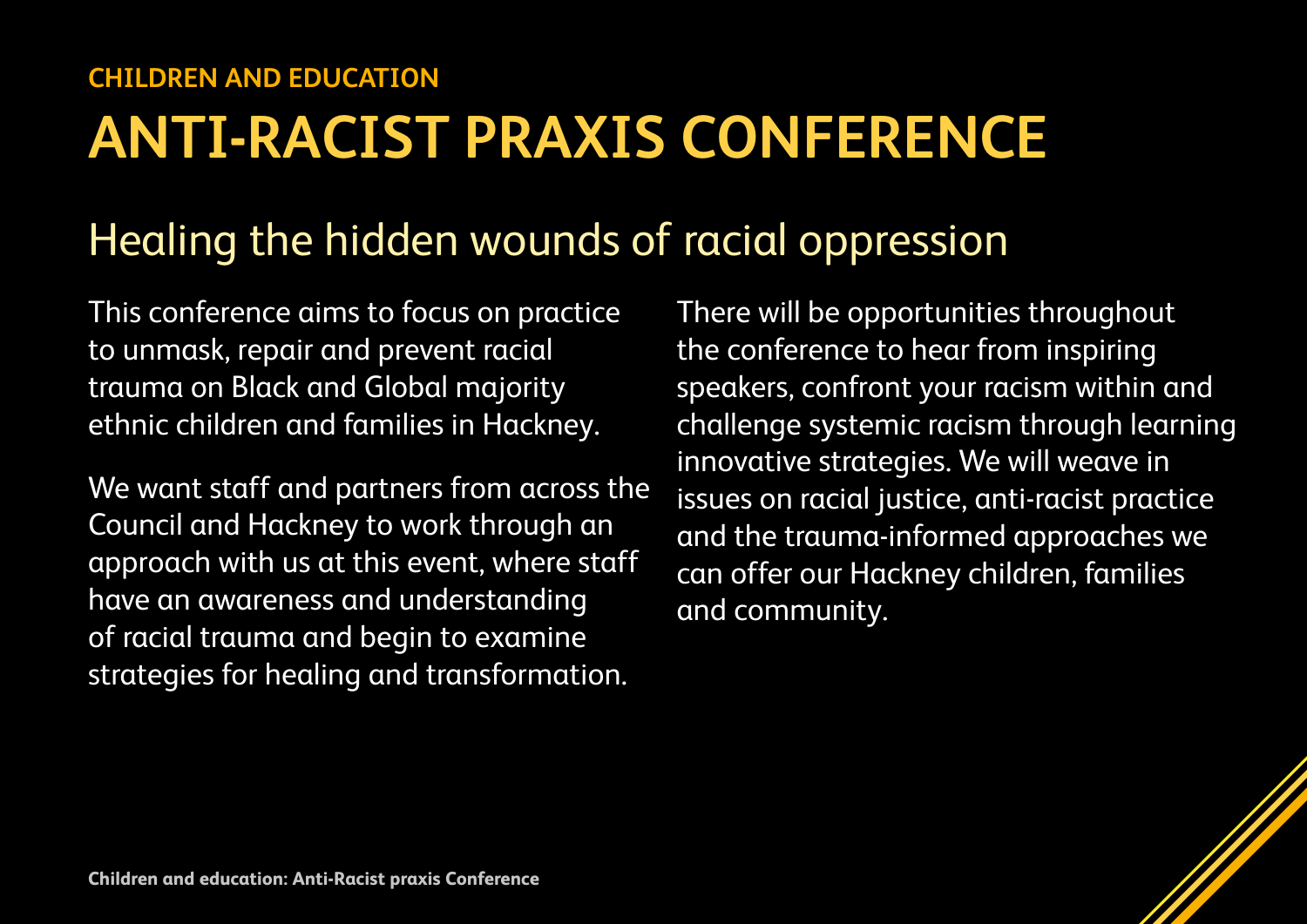| Monday 9th May 2022 9.30-4pm                                                                                                                                                                                                                                                                                   |                                                                                                                                                                                                                                                                                                                                                                            |                                                                                                                                                                                                                                      |
|----------------------------------------------------------------------------------------------------------------------------------------------------------------------------------------------------------------------------------------------------------------------------------------------------------------|----------------------------------------------------------------------------------------------------------------------------------------------------------------------------------------------------------------------------------------------------------------------------------------------------------------------------------------------------------------------------|--------------------------------------------------------------------------------------------------------------------------------------------------------------------------------------------------------------------------------------|
| <b>Children's &amp; Education Anti-Racist Praxis</b>                                                                                                                                                                                                                                                           | <b>AM tickets</b>                                                                                                                                                                                                                                                                                                                                                          | <b>PM tickets</b>                                                                                                                                                                                                                    |
| Conference.                                                                                                                                                                                                                                                                                                    | <b>David Weaver - What is racism</b>                                                                                                                                                                                                                                                                                                                                       | <b>Rosemary Campbell-Stephens MBE</b><br>- Historical Trauma                                                                                                                                                                         |
| Book an all-day ticket, featuring keynote speakers<br>David Weaver and Rosemary Campbell Stephens<br>MBE (includes networking event and Lunch).<br>David and Rosemary are experts and thought<br>leaders who will discuss "what is racism?" and<br>historical trauma.<br>Book an all-day ticket<br><b>Book</b> | 9.30am - 11.00am: Children's & Education Anti-<br>Racist Conference opening keynote session: David<br>Weaver (St John at Hackney venue).<br>Followed by Panel Discussion<br>11.15am - 12.15pm 11.15am - 12.15pm C&E<br>Anti-Racist Panel Discussion following David<br>Weaver with Jacquie Burke, Diane Benjamin,<br>Annie Gammon and Deputy Mayor Bramble.<br><b>Book</b> | 1.45pm - 4.00pm Keynote session: Rosemary<br>Campbell-Stephens MBE, introduced by Diane<br>Benjamin & Jacquie Burke, followed by interactive<br>Q&A (3-4pm)<br>Colleagues are invited to join Networking from<br>1pm.<br><b>Book</b> |
| <b>Venue: St John at Hackney</b>                                                                                                                                                                                                                                                                               |                                                                                                                                                                                                                                                                                                                                                                            |                                                                                                                                                                                                                                      |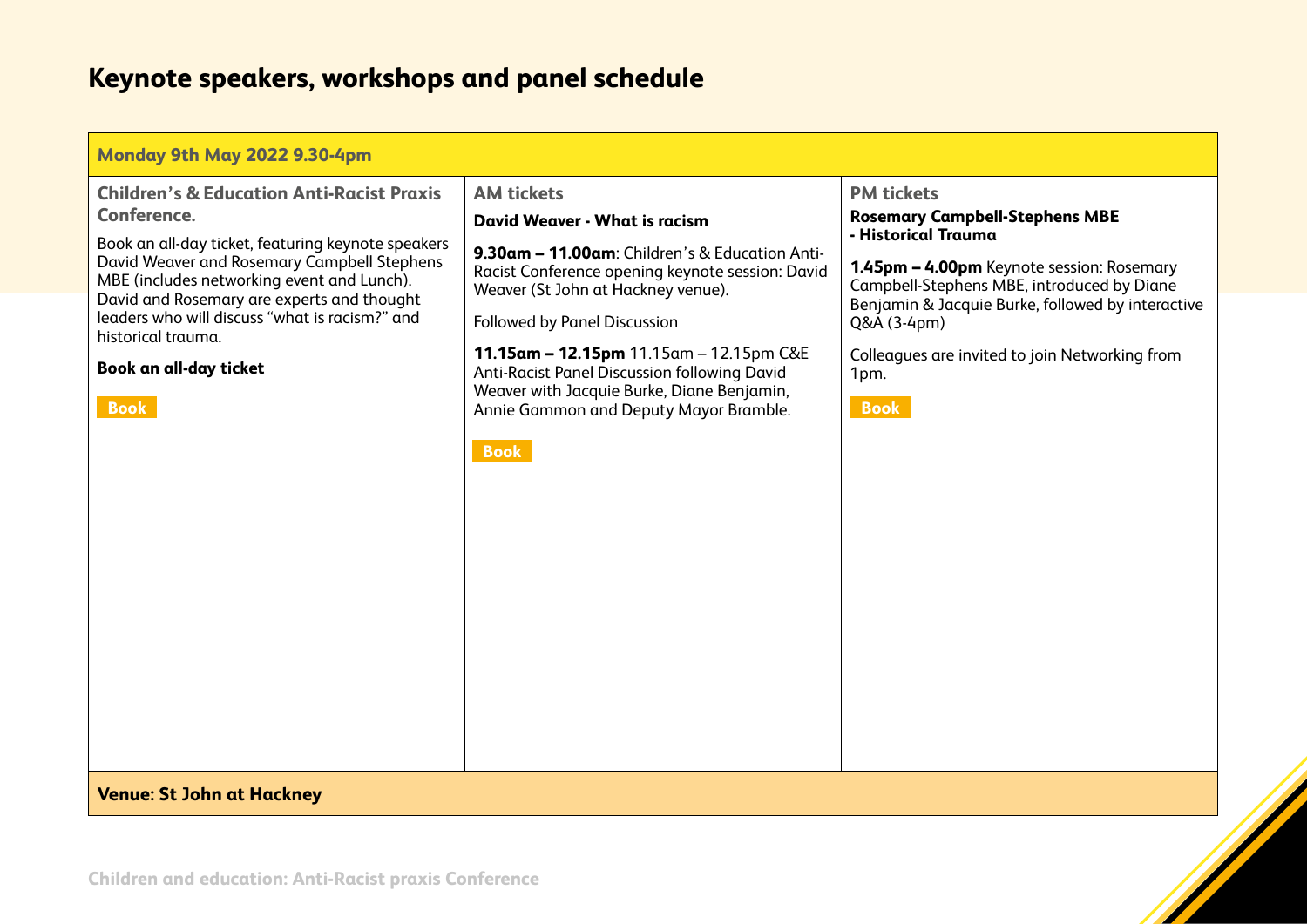| <b>Tuesday 10th May 2022</b>                                                                                                                                                                                                                                                                                                                                                                          |                                                                                                                                                                                                                                                                                                                                                                                                                              |
|-------------------------------------------------------------------------------------------------------------------------------------------------------------------------------------------------------------------------------------------------------------------------------------------------------------------------------------------------------------------------------------------------------|------------------------------------------------------------------------------------------------------------------------------------------------------------------------------------------------------------------------------------------------------------------------------------------------------------------------------------------------------------------------------------------------------------------------------|
| A Brave Space to Speak about Race<br>$1.00pm - 2.30pm$<br>Workshop: A Brave Space to Speak about Race with Children & Education<br>(Diane Benjamin & Annie Gammon). This workshop will provide an<br>opportunity for staff from all disciplines across the organisation to reflect<br>on racism and the emotional aspects of their work. Venue: Tomlinson<br>Centre All staff welcome.<br><b>Book</b> | <b>Black Trauma &amp; Trauma-Informed Anti-Racist Community Work</b><br>These two sessions will discuss and explain what Black trauma is and<br>the impact of collective Black trauma on children and Black people as a<br>community. Facilitated by Black Learning Achievement and Mental Health<br>UK (BLAM).<br>Book Tuesday 10th May 9.30 - 10.30<br><b>Book</b><br><b>Book</b><br>Book Tuesday 10th May 11.00am - 12.00 |
| <b>Venue: Tomlinson Centre</b>                                                                                                                                                                                                                                                                                                                                                                        |                                                                                                                                                                                                                                                                                                                                                                                                                              |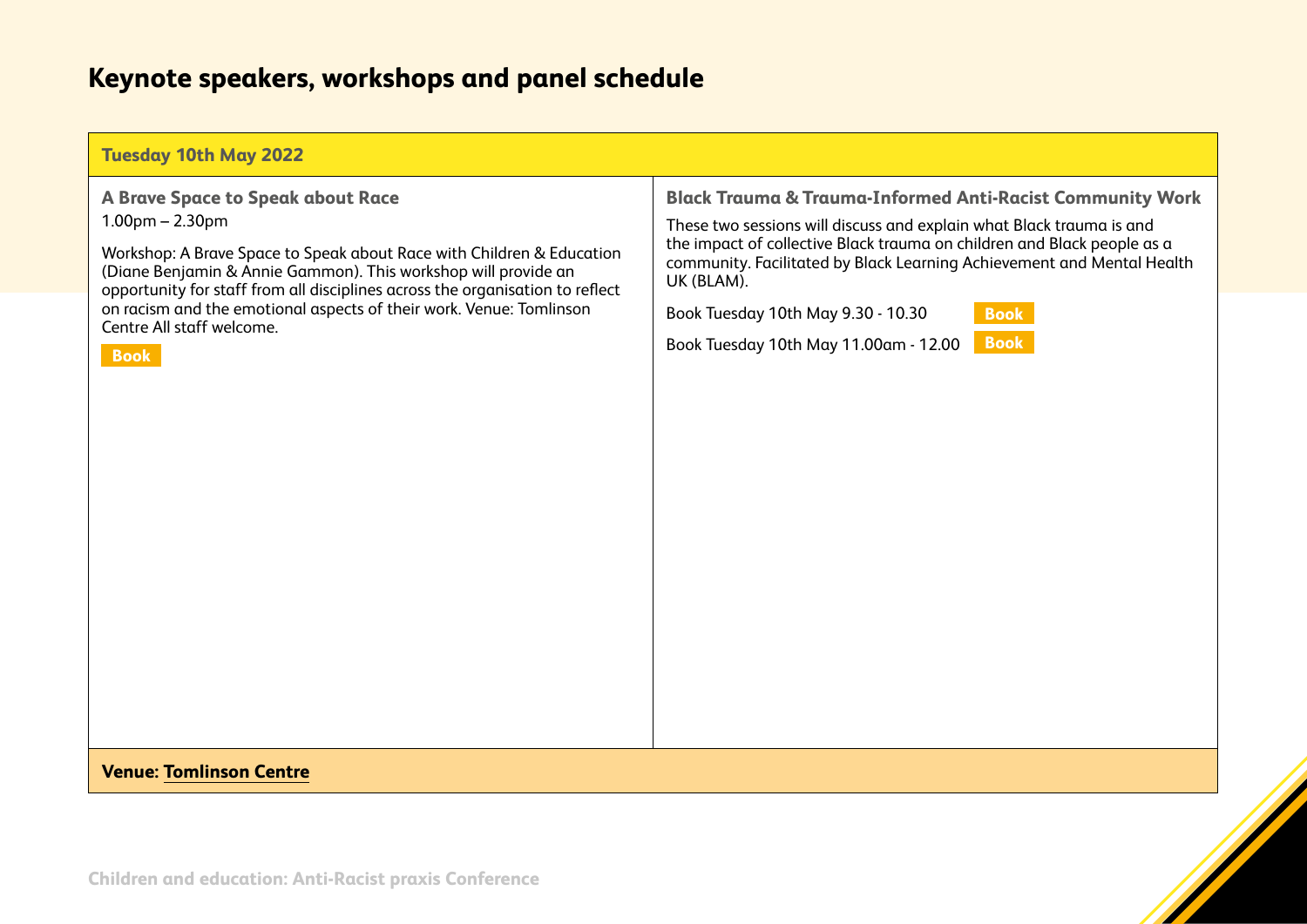| <b>Wednesday 11th May 2022</b>                                                                                                                                                                                                                                                                                                                                                                                                                                           |                                                                                                                                                                                                                                                                                                                                                                                                                                                                                                                                     |  |
|--------------------------------------------------------------------------------------------------------------------------------------------------------------------------------------------------------------------------------------------------------------------------------------------------------------------------------------------------------------------------------------------------------------------------------------------------------------------------|-------------------------------------------------------------------------------------------------------------------------------------------------------------------------------------------------------------------------------------------------------------------------------------------------------------------------------------------------------------------------------------------------------------------------------------------------------------------------------------------------------------------------------------|--|
| <b>Workshop: Self-Regulation for Co-Regulation: Racialised</b><br><b>Trauma Sensitivity</b><br>9.30am - 10:30am / 11:00am - 12:00pm.<br>These two practical sessions will focus on experiential learning to equip<br>you with the skills and strategies to physically deal with regulating feelings<br>of racialised trauma sensitivity when they arise in your work. NB: Doing<br>this workshop will require you to be in a room with personal space to move<br>around. | <b>Workshop: The voice and influence of Young Futures</b><br>1.30pm – 2.30pm.<br>Online Workshop: Hackney Young Futures Legacy Champions will be<br>exploring how young people's mental health is affected by issues of racism<br>and how an anti-racist practice can support the lives of young people in<br>Hackney. Each breakout room will then focus on a specific area such as<br>mental health, family and health. This workshop will bring more awareness<br>of young people's experiences of racism in all spheres of life |  |
| NB: Doing this workshop will require you to be in a room with personal<br>space to move around.<br><b>Book</b><br>Wednesday 11th May 9.30 - 10.30<br>Wednesday 11th May 11.00 - 12.00<br><b>Book</b>                                                                                                                                                                                                                                                                     | Wednesday 11th May 2022 1.30pm - 2.30pm.<br><b>Book</b>                                                                                                                                                                                                                                                                                                                                                                                                                                                                             |  |
| <b>Venue: Online</b>                                                                                                                                                                                                                                                                                                                                                                                                                                                     |                                                                                                                                                                                                                                                                                                                                                                                                                                                                                                                                     |  |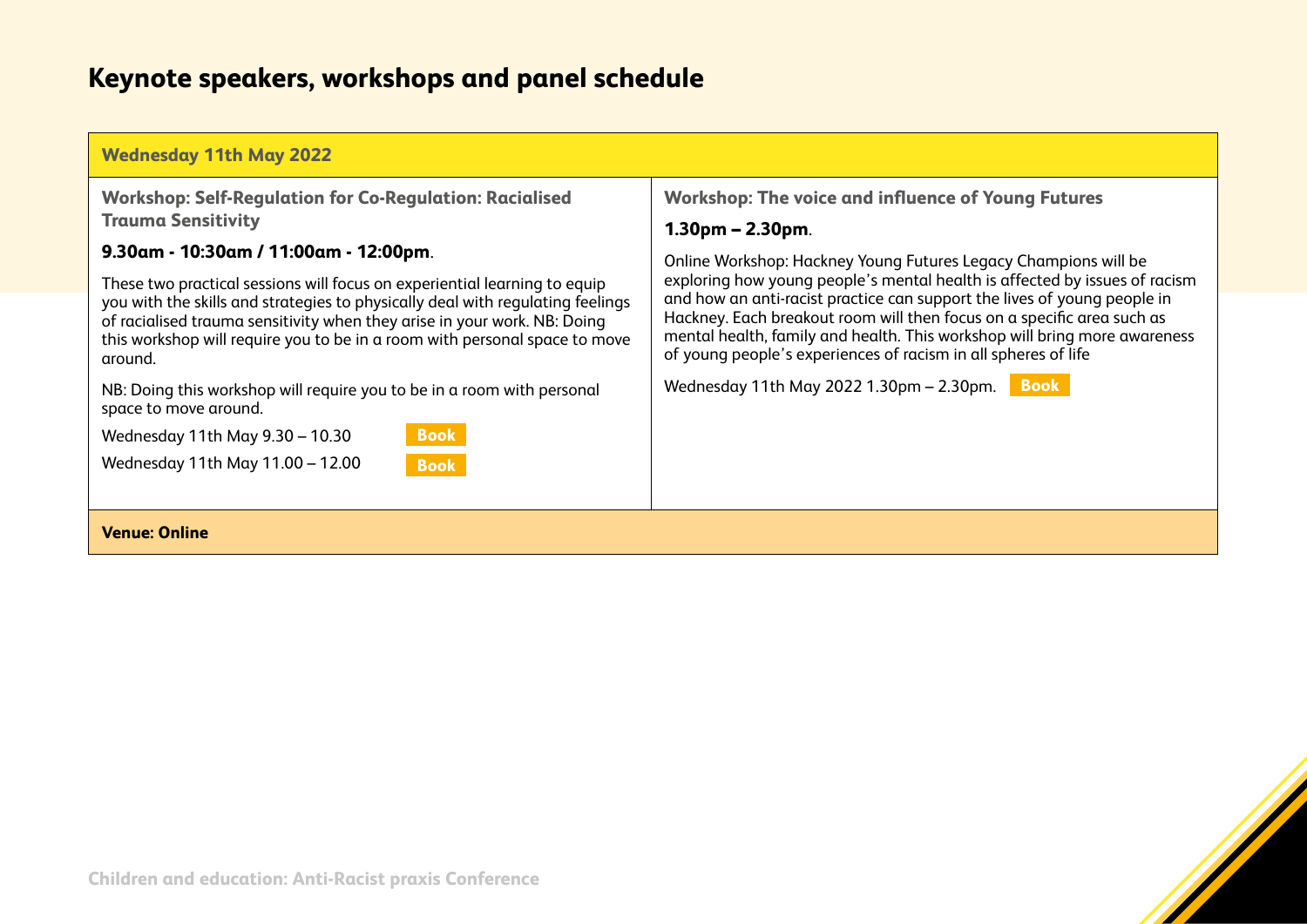| <b>Thursday 12th May 2022</b>                                                                                                                                                                                                                                                                                                                                                                           |                                                                                                                                                                                                                        |
|---------------------------------------------------------------------------------------------------------------------------------------------------------------------------------------------------------------------------------------------------------------------------------------------------------------------------------------------------------------------------------------------------------|------------------------------------------------------------------------------------------------------------------------------------------------------------------------------------------------------------------------|
| <b>Conversation with Dr Shola Mos-Shogbamimu. Theme: Dr Shola</b><br>tackles topical issues and takes your questions.<br>9.45am - 11.00am Keynote session: Dr Shola Mos-Shogbamimu<br>Followed by 'The voice of our children and families'<br>Facilitated by Orlene Badu. We hear directly from our young people on how<br>we can provide an more effective anti-racist service for them<br><b>Book</b> | Dr Muna Abdi - Anti-racism in practice<br>1:45pm - 3:30pm Keynote session: Dr Muna Abdi, introduced by Deputy<br>Mayor Bramble and closing remarks from Diane Benjamin Jacquie Burke, &<br>Annie Gammon<br><b>Book</b> |
| <b>Venue: Online</b>                                                                                                                                                                                                                                                                                                                                                                                    |                                                                                                                                                                                                                        |

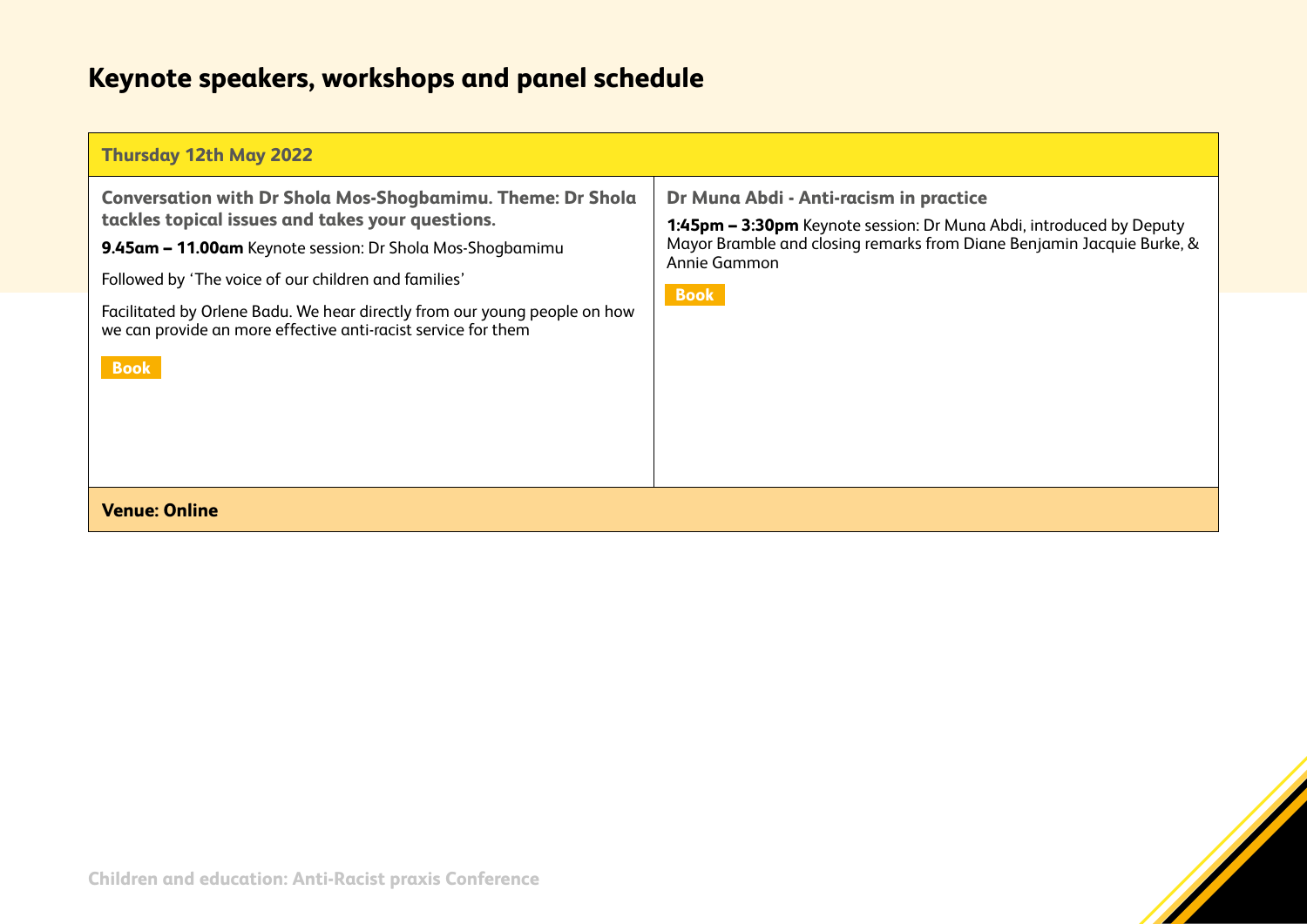| Workshop: Did you stop to think that you might be the problem?                                                                                                                                                                                                                                                                                                                                                                                                                                                                                                                                                                                                                                                                                                                                                                              |                                                                                                                |                                   |                                                                                                                                                                                                                                                                                                                                                                                                                                                                                                                                                            |
|---------------------------------------------------------------------------------------------------------------------------------------------------------------------------------------------------------------------------------------------------------------------------------------------------------------------------------------------------------------------------------------------------------------------------------------------------------------------------------------------------------------------------------------------------------------------------------------------------------------------------------------------------------------------------------------------------------------------------------------------------------------------------------------------------------------------------------------------|----------------------------------------------------------------------------------------------------------------|-----------------------------------|------------------------------------------------------------------------------------------------------------------------------------------------------------------------------------------------------------------------------------------------------------------------------------------------------------------------------------------------------------------------------------------------------------------------------------------------------------------------------------------------------------------------------------------------------------|
| <b>Provider</b><br><b>Fostering Support unit</b><br>Lisa Okonji, Consultant Social Worker.<br>James Johnson, Fostering Social Worker                                                                                                                                                                                                                                                                                                                                                                                                                                                                                                                                                                                                                                                                                                        | <b>Target audience</b><br>All staff welcome, especially teams and<br>professionals working with foster carers. |                                   | <b>Dates and times</b><br><b>Book</b><br>Tuesday 10th May 9.30 - 10.30<br><b>Book</b><br>Tuesday 10th May 11.00am - 12.00                                                                                                                                                                                                                                                                                                                                                                                                                                  |
| <b>Workshop description</b>                                                                                                                                                                                                                                                                                                                                                                                                                                                                                                                                                                                                                                                                                                                                                                                                                 |                                                                                                                | <b>Learning aims and outcomes</b> |                                                                                                                                                                                                                                                                                                                                                                                                                                                                                                                                                            |
| A workshop that will critically reflect on the impact professionals can have<br>when failing to work in an anti-racist and anti-oprressive manner and the<br>need to understand the lived experiences of black and global majority<br>ethnic children and families in Hackney.<br>We wll also explore how we use trauma-informed approaches and the<br>systemic model when working to create better cohesion and better<br>outcomes for children and families.<br>In this session we will review a case scenario in which Black foster carers<br>have been negatively impacted from professionals working oppressively<br>and how this has impacted the outcomes for our children in care. We will<br>use a case study to reflect on ourselves, our practice, our organisation and<br>power balances in the journey of a child in our care. |                                                                                                                | to this problem<br>communities    | • Have an increased understanding of the impact of systemic racism and<br>white supremacy in relation to racial trauma - and how our practice and<br>some educational approaches can contribute<br>• Identify strategies to counter and support racial trauma i.e a trauma-<br>informed approach to improve and enhance practice<br>• To begin to apply our systemic principles in practice in relation to<br>racialised trauma in order to provide maximum care and support for<br>our children and families who are Black or from Global majority ethnic |
| <b>Venue: Tomlinson Centre</b>                                                                                                                                                                                                                                                                                                                                                                                                                                                                                                                                                                                                                                                                                                                                                                                                              |                                                                                                                |                                   |                                                                                                                                                                                                                                                                                                                                                                                                                                                                                                                                                            |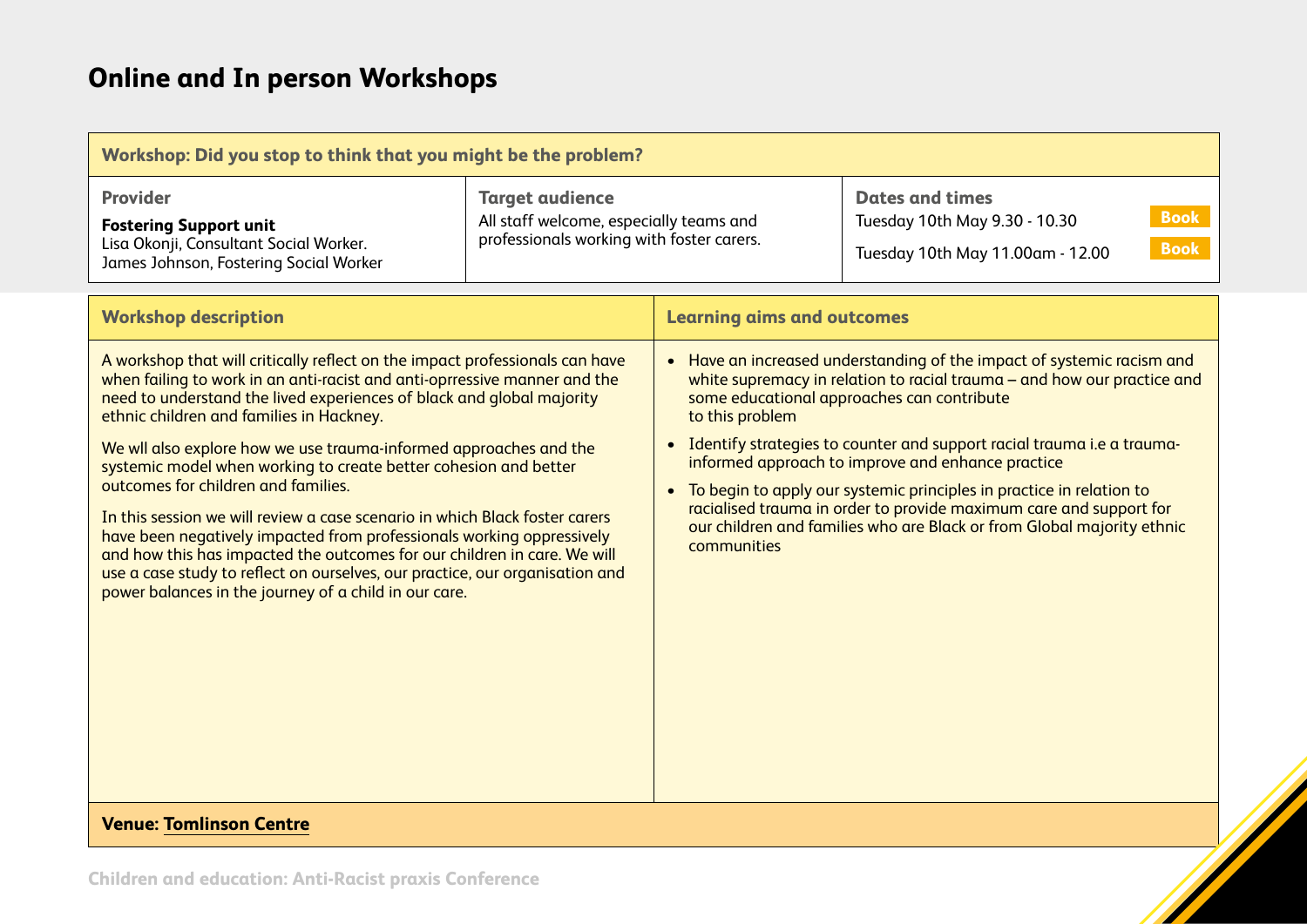| Workshop: Black Trauma & Trauma-Informed Anti-Racist Community Work                 |                                                                                                |                                                                                             |                            |
|-------------------------------------------------------------------------------------|------------------------------------------------------------------------------------------------|---------------------------------------------------------------------------------------------|----------------------------|
| <b>Provider</b><br><b>Black Learning Achievement and Mental Health</b><br>UK (BLAM) | <b>Target audience</b><br>All staff welcomed especially those working in<br>community context. | <b>Dates and times</b><br>Tuesday 10th May 9.30 - 10.30<br>Tuesday 10th May 11.00am - 12.00 | <b>Book</b><br><b>Book</b> |

| <b>Workshop description</b>                                                                                                                                                                                                                                                                                                                                                                                                                                                                                                                                                                                                                                                                                                                                    | <b>Learning aims and outcomes</b>                                                                                                                                                                                                                                                                                                                                                                                                                                                                                                                                                                                                                                                  |
|----------------------------------------------------------------------------------------------------------------------------------------------------------------------------------------------------------------------------------------------------------------------------------------------------------------------------------------------------------------------------------------------------------------------------------------------------------------------------------------------------------------------------------------------------------------------------------------------------------------------------------------------------------------------------------------------------------------------------------------------------------------|------------------------------------------------------------------------------------------------------------------------------------------------------------------------------------------------------------------------------------------------------------------------------------------------------------------------------------------------------------------------------------------------------------------------------------------------------------------------------------------------------------------------------------------------------------------------------------------------------------------------------------------------------------------------------------|
| The session will discuss and explain what Black trauma is and the impact<br>of collective Black trauma on children and Black people as a community.<br>The session will discuss the impact of Black trauma on mental health, and<br>how it affects the mental health, education, and social outcomes of Black<br>children.<br>We will also link Black trauma to PTSD and how it causes this. We will then<br>discuss about those who work with Black children and families can be<br>trauma-informed in their work to develop an anti-racist praxis in their work.<br>By the end of the session attendees should have the language and tools<br>to better engage with and understand what it means to work with Black<br>individuals impacted by Black trauma. | • Have an increased understanding of the impact of systemic racism and<br>white supremacy in relation to racial trauma - and how our practice and<br>some educational approaches can contribute to this problem.<br>• Identify strategies to counter and support racial trauma i.e a trauma-<br>informed approach to improve and enhance practice.<br>• To begin to apply our systemic principles in practice in relation to<br>racialised trauma in order to provide maximum care and support for<br>our children and families who are Black or from Global majority ethnic<br>communities.<br>Developing anti racist practice in social care and in schools by<br>professionals. |
| <b>Venue: Tomlinson Centre</b>                                                                                                                                                                                                                                                                                                                                                                                                                                                                                                                                                                                                                                                                                                                                 |                                                                                                                                                                                                                                                                                                                                                                                                                                                                                                                                                                                                                                                                                    |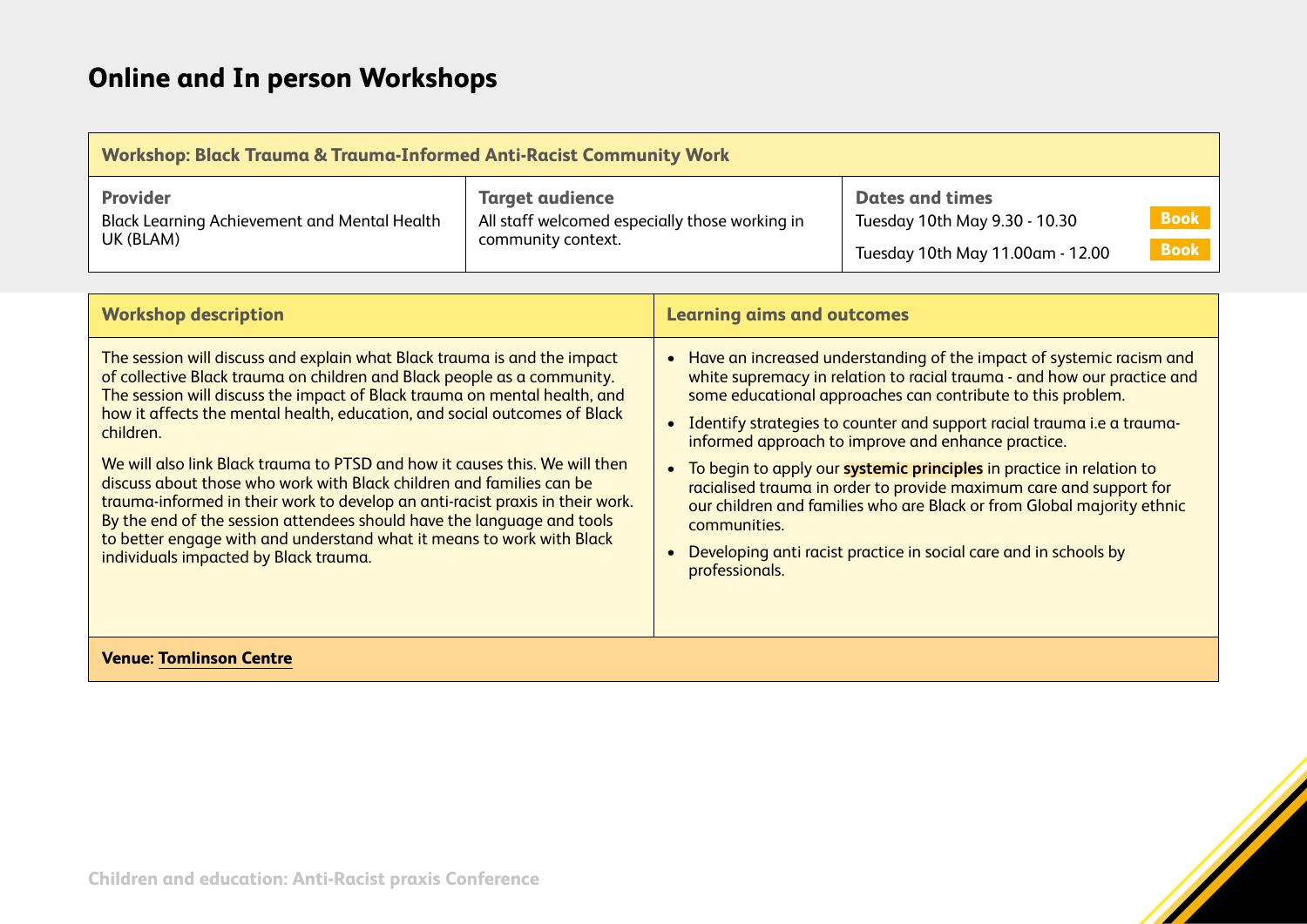| Workshop: Bridging the gap - Schools working with Parents and Carers                                                                                                                                                                                                                                                                                                                                                                                                                                                                                                                                                     |                                                                                                                                       |                                                                                                                                                                                                                                                                                                                                                                                                                                                                                                             |                                                                                                                                 |
|--------------------------------------------------------------------------------------------------------------------------------------------------------------------------------------------------------------------------------------------------------------------------------------------------------------------------------------------------------------------------------------------------------------------------------------------------------------------------------------------------------------------------------------------------------------------------------------------------------------------------|---------------------------------------------------------------------------------------------------------------------------------------|-------------------------------------------------------------------------------------------------------------------------------------------------------------------------------------------------------------------------------------------------------------------------------------------------------------------------------------------------------------------------------------------------------------------------------------------------------------------------------------------------------------|---------------------------------------------------------------------------------------------------------------------------------|
| <b>Provider</b><br><b>Hackney Education</b><br>Debra Robinson                                                                                                                                                                                                                                                                                                                                                                                                                                                                                                                                                            | <b>Target audience</b><br>All staff and practitioners who work with children<br>and young people in education and school<br>settings. |                                                                                                                                                                                                                                                                                                                                                                                                                                                                                                             | <b>Dates and times</b><br><b>Book</b><br>Tuesday 10th May 9.30am - 10.30am<br><b>Book</b><br>Tuesday 10th May 11.00am - 12 noon |
| <b>Workshop description</b>                                                                                                                                                                                                                                                                                                                                                                                                                                                                                                                                                                                              |                                                                                                                                       | <b>Learning aims and outcomes</b>                                                                                                                                                                                                                                                                                                                                                                                                                                                                           |                                                                                                                                 |
| This workshop intends to briefly explore the legacy of education in Hackney<br>- this will give some context to the fragility of the trust between the school<br>and some of our Black Caribbean parents.<br>The workshop will also hear from a parent, who advocates for community<br>ventures in Hackney and has been a consistent voice in education. How<br>education settings can engage parents and more importantly work with<br>black parents to ensure a sense of belonging to the school community in<br>order to acquire the best outcomes for their children, will be the primary<br>focus for this session. |                                                                                                                                       | • Have an increased understanding of the impact of systemic racism and<br>white supremacy in relation to racial trauma - and how our practice and<br>some educational approaches can contribute to this problem.<br>Identify strategies to counter and support racial trauma i.e a trauma-<br>informed approach to improve and enhance practice.<br>are Black or from Global majority ethnic communities.<br>$\bullet$<br>Developing anti racist practice in social care and in schools by<br>professionals |                                                                                                                                 |
| <b>Venue: Tomlinson Centre</b>                                                                                                                                                                                                                                                                                                                                                                                                                                                                                                                                                                                           |                                                                                                                                       |                                                                                                                                                                                                                                                                                                                                                                                                                                                                                                             |                                                                                                                                 |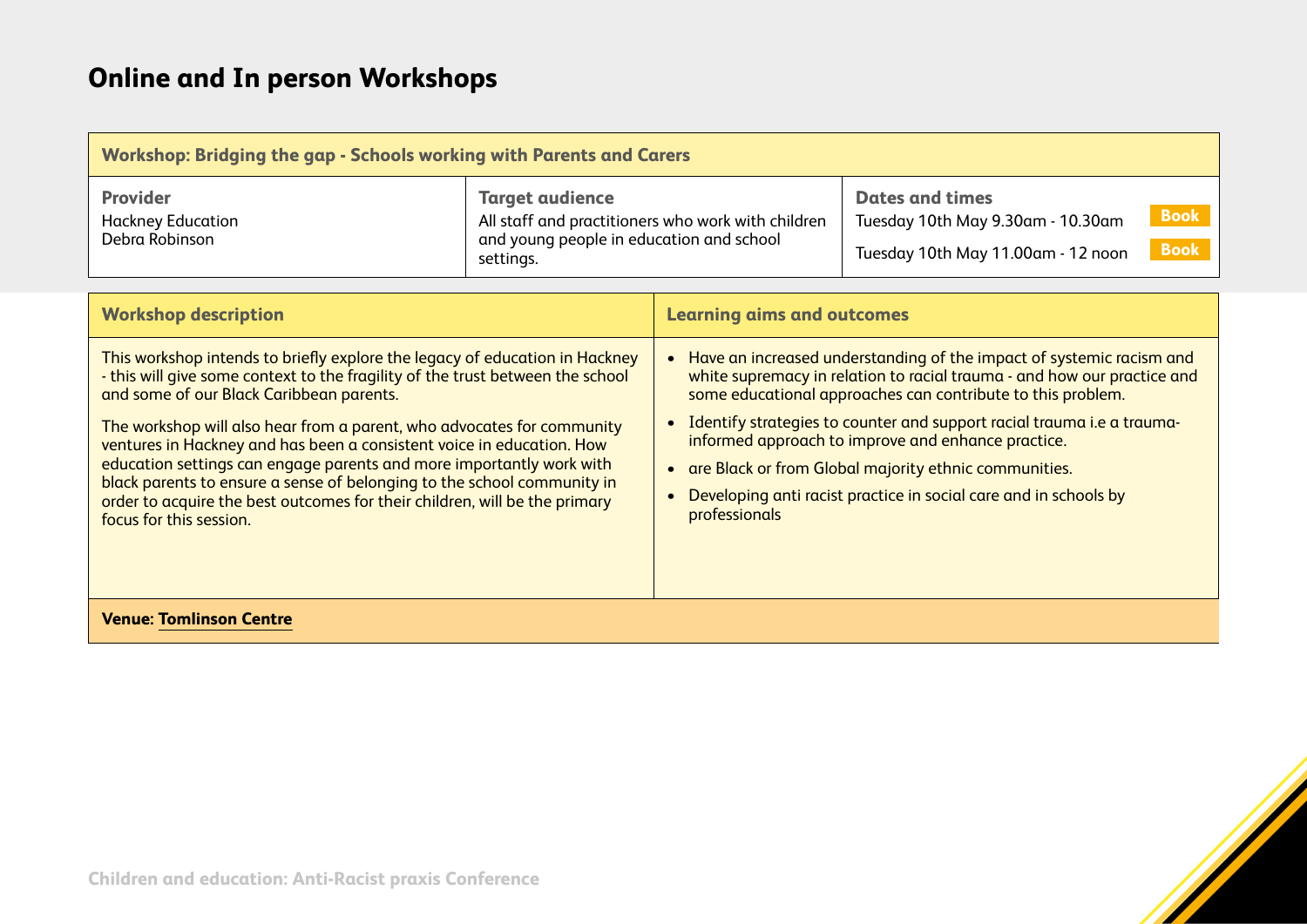| Workshop: The process of being self-reflexive – working systemically and with sincere empathy within education                                                                                                                                                      |                                                                                                                                       |                                                                                                                                                                                                                                                   |                                                                                    |
|---------------------------------------------------------------------------------------------------------------------------------------------------------------------------------------------------------------------------------------------------------------------|---------------------------------------------------------------------------------------------------------------------------------------|---------------------------------------------------------------------------------------------------------------------------------------------------------------------------------------------------------------------------------------------------|------------------------------------------------------------------------------------|
| <b>Provider</b><br><b>Hackney Education</b><br><b>Katherine Cracknell</b><br>Joseph Metcalf-McQueeney                                                                                                                                                               | <b>Target audience</b><br>All staff and practitioners who work with children<br>and young people in education and school<br>settings. |                                                                                                                                                                                                                                                   | <b>Dates and times</b><br>Wednesday 11th May<br>11:00am -12:00 noon<br><b>Book</b> |
| <b>Workshop description</b>                                                                                                                                                                                                                                         |                                                                                                                                       | <b>Learning aims and outcomes</b>                                                                                                                                                                                                                 |                                                                                    |
| An opportunity to explore, learn and apply the concept of our own selves<br>and how we contribute to the systems we join as professionals. This<br>workshop will explore all aspects of our own identities and sense of selves,<br>with a particular focus on race. |                                                                                                                                       | • To question what I actually say with my language choices?<br>To question my own self allows me to see more clearly in others'<br>$\bullet$<br>experience?<br>To question if my own self stops me being able to see about others'<br>experience? |                                                                                    |
| <b>Venue: Tomlinson Centre</b>                                                                                                                                                                                                                                      |                                                                                                                                       |                                                                                                                                                                                                                                                   |                                                                                    |

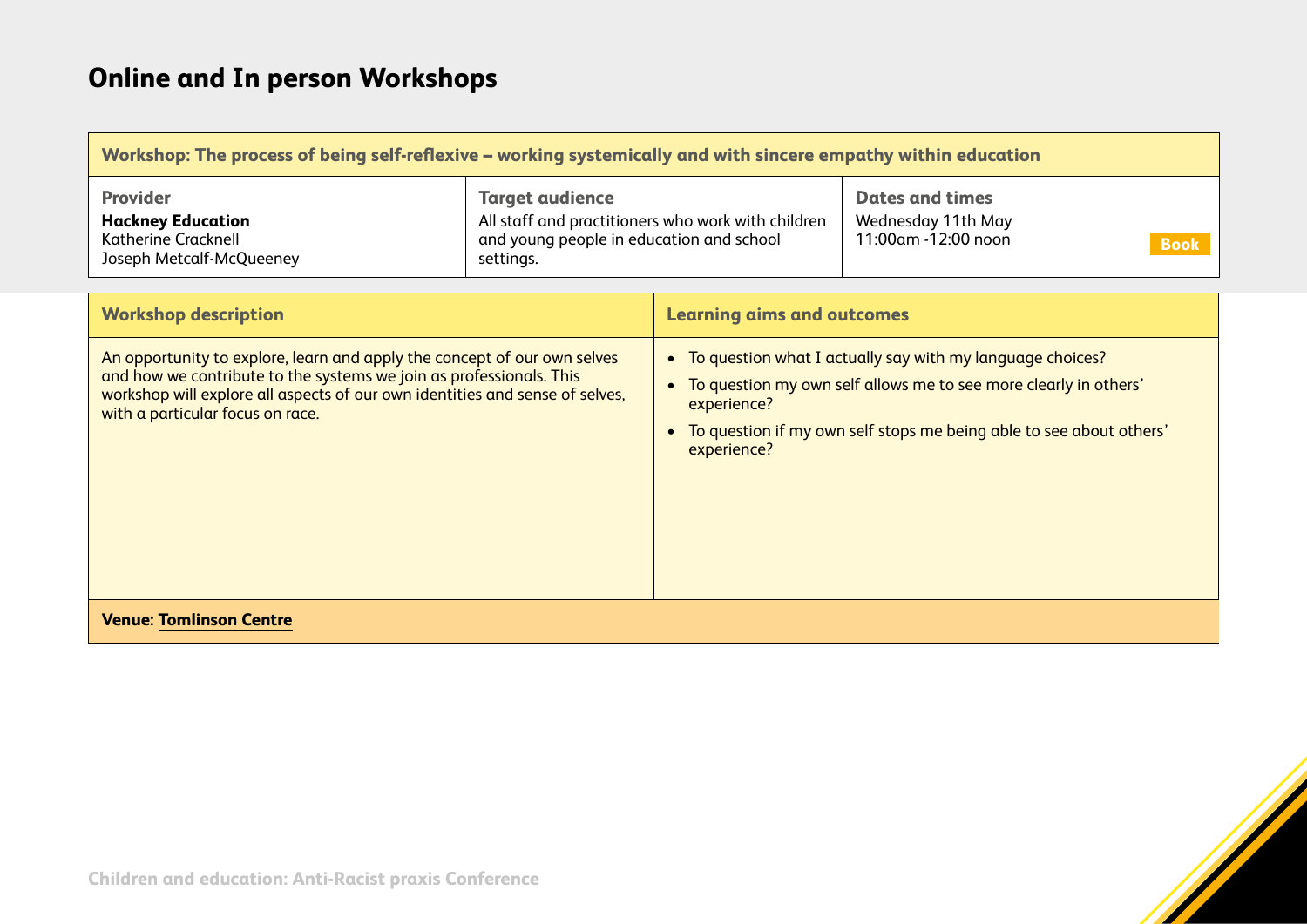| <b>Workshop: Anti Racism in Schools</b>                                                                                                                                                                                                                                                                                                                                                                                                                                                                                                                                                                                                                                                                                                                                                                                                                                                                                                                                                                                                                                                                                                                                                              |                                                                                                     |                                                                                                                                                                                                                                                                                                                                                                                                                                                                                                                                                                                                                                                                                                                                                             |  |  |
|------------------------------------------------------------------------------------------------------------------------------------------------------------------------------------------------------------------------------------------------------------------------------------------------------------------------------------------------------------------------------------------------------------------------------------------------------------------------------------------------------------------------------------------------------------------------------------------------------------------------------------------------------------------------------------------------------------------------------------------------------------------------------------------------------------------------------------------------------------------------------------------------------------------------------------------------------------------------------------------------------------------------------------------------------------------------------------------------------------------------------------------------------------------------------------------------------|-----------------------------------------------------------------------------------------------------|-------------------------------------------------------------------------------------------------------------------------------------------------------------------------------------------------------------------------------------------------------------------------------------------------------------------------------------------------------------------------------------------------------------------------------------------------------------------------------------------------------------------------------------------------------------------------------------------------------------------------------------------------------------------------------------------------------------------------------------------------------------|--|--|
| <b>Provider</b><br><b>Hackney Education</b><br>Orlene Badu                                                                                                                                                                                                                                                                                                                                                                                                                                                                                                                                                                                                                                                                                                                                                                                                                                                                                                                                                                                                                                                                                                                                           | <b>Target audience</b><br>All staff and practitioners who work in education<br>and school settings. | <b>Dates and times</b><br><b>Book</b><br>Tuesday 10th May 1.00pm - 2.30pm<br><b>Book</b><br>Wednesday 11th May 1.00pm - 2.30pm                                                                                                                                                                                                                                                                                                                                                                                                                                                                                                                                                                                                                              |  |  |
| <b>Workshop description</b>                                                                                                                                                                                                                                                                                                                                                                                                                                                                                                                                                                                                                                                                                                                                                                                                                                                                                                                                                                                                                                                                                                                                                                          |                                                                                                     | <b>Learning aims and outcomes:</b>                                                                                                                                                                                                                                                                                                                                                                                                                                                                                                                                                                                                                                                                                                                          |  |  |
| What are we doing to interject and effect change? Propagating or disrupting inequality? Being Anti<br>racist vs Non racist-where do we sit?<br>Face the truth about ourselves and the work we must do. Being an ally and an advocate for young<br>people.<br>Opportunities to support and advocate for young people in schools. Do staff respect/value their<br>parents/carers? Do we have high expectations? How do we move away from frequent and persistent<br>'narratives' of young people and their lives and remain systemic?<br>What systems are in place in schools that we feed into that require deeper questions to champion<br>our young people?As an ally (earned title) do we ask those questions of education colleagues and<br>ourselves?<br>What does mental health support, SEND support, academic outcomes, relationships with families,<br>staff/ pupil relationships, belonging, sense of self worth look like for Young Black Children? Is it<br>comparative to their peers?<br>How do we work with schools to be active in our approach to ensure equity? How do we ensure we<br>advocate for our young people.<br>What are the key questions for our practice going forward? |                                                                                                     | • Have an increased understanding of the<br>impact of systemic racism and white<br>supremacy in relation to racial trauma - and<br>how our practice and some educational<br>approaches can contribute to this problem.<br>• Identify strategies to support our<br>understanding of racism in what you don't do<br>as well as what you do.<br>• To begin to apply our systemic principles in<br>practice in relation to racialised trauma in<br>order to provide maximum care and support<br>for our children and families who are Black or<br>from Global majority ethnic communities.<br>• Developing anti racist practice in social care<br>and in schools by professionals<br>• Naming the racism we see our pupils<br>experience and being anti racist. |  |  |
| <b>Venue: Tomlinson Centre</b>                                                                                                                                                                                                                                                                                                                                                                                                                                                                                                                                                                                                                                                                                                                                                                                                                                                                                                                                                                                                                                                                                                                                                                       |                                                                                                     |                                                                                                                                                                                                                                                                                                                                                                                                                                                                                                                                                                                                                                                                                                                                                             |  |  |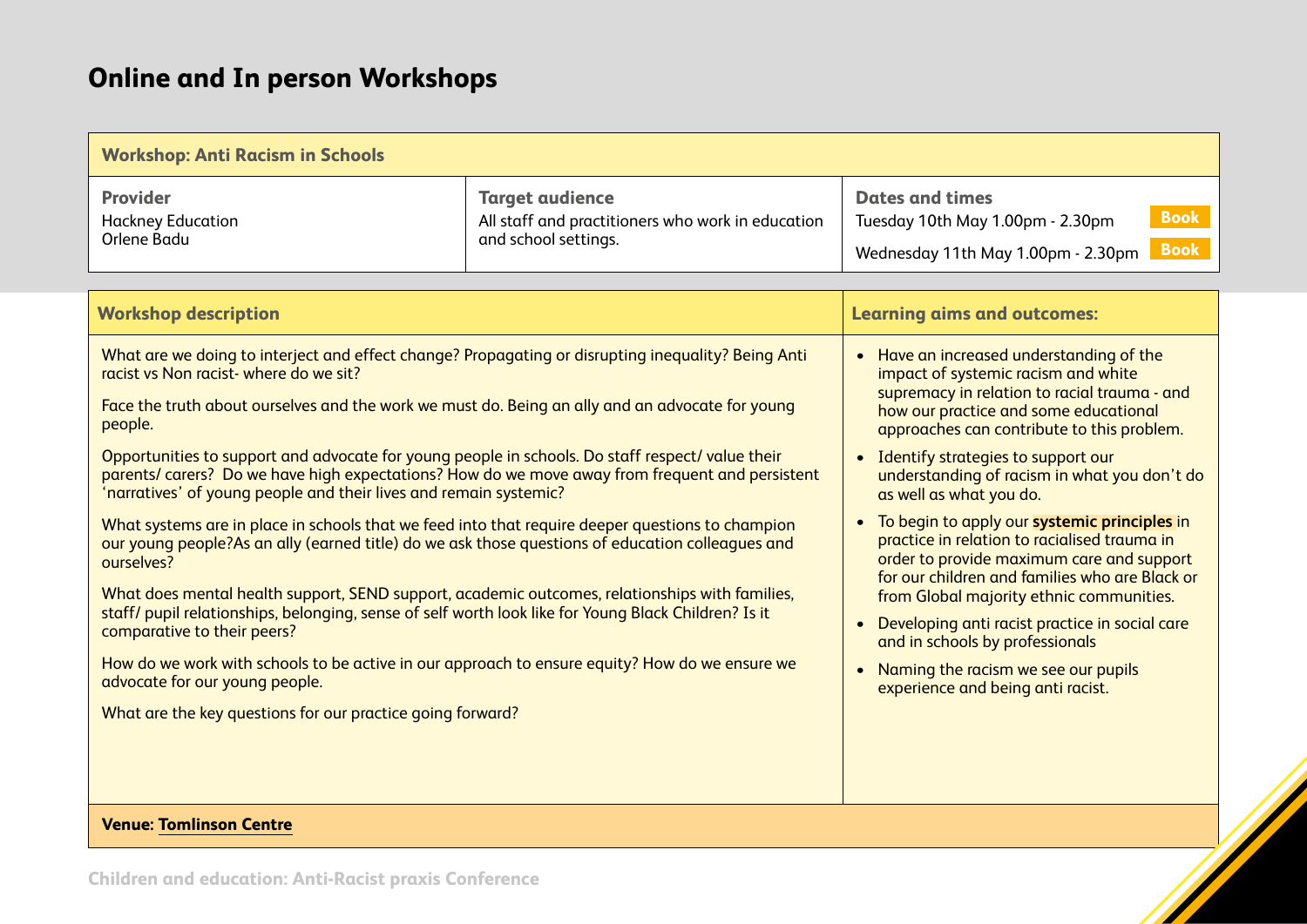| <b>Workshop: A Brave Space to Speak about Race</b>                                                                                                                                                                                                                                                                                                                                                                                                                                                                                                                                                                                                                                                                                                                                                       |                                                                            |                                   |                                                                                                                                                                                                                                                                                                  |
|----------------------------------------------------------------------------------------------------------------------------------------------------------------------------------------------------------------------------------------------------------------------------------------------------------------------------------------------------------------------------------------------------------------------------------------------------------------------------------------------------------------------------------------------------------------------------------------------------------------------------------------------------------------------------------------------------------------------------------------------------------------------------------------------------------|----------------------------------------------------------------------------|-----------------------------------|--------------------------------------------------------------------------------------------------------------------------------------------------------------------------------------------------------------------------------------------------------------------------------------------------|
| <b>Provider</b><br><b>Children &amp; Education</b><br>Diane Benjamin & Annie Gammon                                                                                                                                                                                                                                                                                                                                                                                                                                                                                                                                                                                                                                                                                                                      | <b>Target audience</b><br>All staff welcomed to this conversational space. |                                   | <b>Dates and times</b><br><b>Book</b><br>Tuesday 10th May 1.00pm - 2.30pm                                                                                                                                                                                                                        |
| <b>Workshop description</b>                                                                                                                                                                                                                                                                                                                                                                                                                                                                                                                                                                                                                                                                                                                                                                              |                                                                            | <b>Learning aims and outcomes</b> |                                                                                                                                                                                                                                                                                                  |
| This workshop will provide an opportunity for staff from all disciplines<br>across the organisation to reflect on racism and the emotional aspects of<br>their work.<br>Listening to colleagues describe the challenges of racism in their work<br>helps to normalise emotions, which are part and parcel of working in<br>any organisation, but are often kept under the surface. This shared<br>understanding manifests in improved communication between colleagues<br>and a greater sense of interdisciplinary teamwork. Discussing the personal<br>impact of working in our directorate will hopefully go some way in reducing<br>the sense of hierarchy that exists between staff. Seeing beyond the<br>professional identity of colleagues allows staff to feel more connected to<br>one another. |                                                                            |                                   | Have an increased understanding of the impact of systemic racism and<br>white supremacy in relation to racial trauma - and how our practice and<br>some educational approaches can contribute to this problem.<br>Developing anti racist practice in social care and in schools by professionals |
| <b>Venue: Tomlinson Centre</b>                                                                                                                                                                                                                                                                                                                                                                                                                                                                                                                                                                                                                                                                                                                                                                           |                                                                            |                                   |                                                                                                                                                                                                                                                                                                  |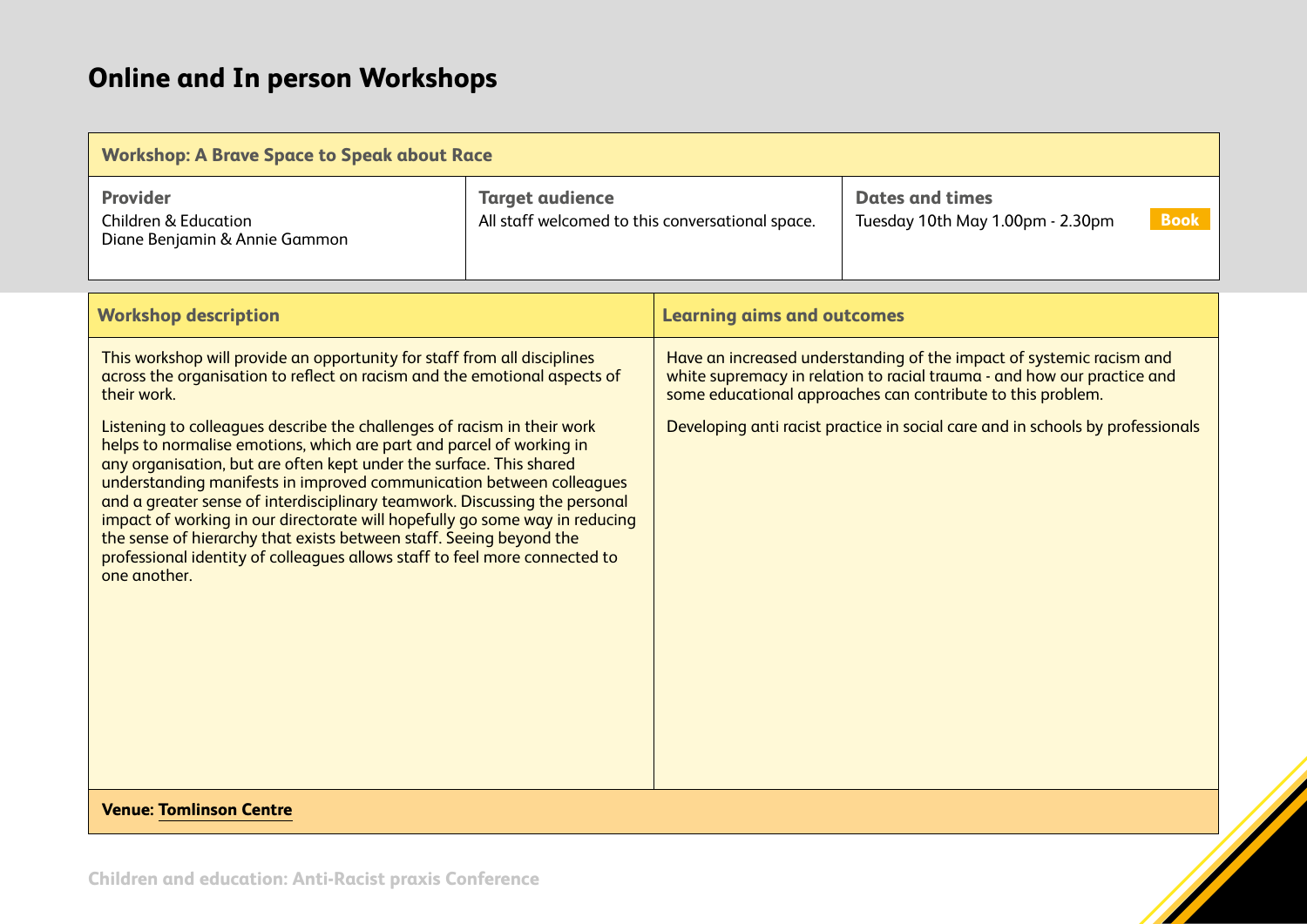| Workshop: Reflecting on trauma through youth diversion assessment conversations                                                                                                                                                                                                                                                                                                                                                                                                                                                                                                                                                                                                                                                                                                                                                                                                                                                                               |                                                                                                                                             |                                                                                                                                                                                                                                                                                                                                                                                                                                                                                                                                                                                                                                                                                              |  |
|---------------------------------------------------------------------------------------------------------------------------------------------------------------------------------------------------------------------------------------------------------------------------------------------------------------------------------------------------------------------------------------------------------------------------------------------------------------------------------------------------------------------------------------------------------------------------------------------------------------------------------------------------------------------------------------------------------------------------------------------------------------------------------------------------------------------------------------------------------------------------------------------------------------------------------------------------------------|---------------------------------------------------------------------------------------------------------------------------------------------|----------------------------------------------------------------------------------------------------------------------------------------------------------------------------------------------------------------------------------------------------------------------------------------------------------------------------------------------------------------------------------------------------------------------------------------------------------------------------------------------------------------------------------------------------------------------------------------------------------------------------------------------------------------------------------------------|--|
| <b>Provider</b><br>CFS: Young Hackney and Youth Justice Service.<br>Francesca Archibad-Fadda,<br>Brendan Finegan<br><b>Workshop description</b>                                                                                                                                                                                                                                                                                                                                                                                                                                                                                                                                                                                                                                                                                                                                                                                                               | <b>Target audience</b><br>All mangers and practitioners working within the<br>criminal justice system, youthwork, social care,<br>education | <b>Dates and times</b><br><b>Book</b><br>Tuesday 10th May 9.30 - 10.30<br><b>Book</b><br>Wednesday 11th May 11.00 - 12.00<br><b>Learning aims and outcomes</b>                                                                                                                                                                                                                                                                                                                                                                                                                                                                                                                               |  |
| Participants to reflect on eliciting and hearing experiences of systemic racism and racialised<br>trauma through assessment conversations in a youth diversion context;<br>$\bullet$<br>and worldview and how these impact and inform practice<br>Participants to gain knowledge and understanding of how racial trauma affects children and<br>$\bullet$<br>families in Hackney who come into contact with youth diversion services;<br>Participants to consider power, recognise the disproportionate distribution of power and act to<br>promote opportunities for a more equitable distinction of power dynamics in a youth diversion<br>system<br>Participants to be inspired to collaboratively create, contribute to and develop practice tools,<br>policies and approaches to explore identity, diversity, racism and discrimination and identify<br>practical actions (operational and strategic) to challenge injustice and unequal power relations | Participants to develop self-awareness in understanding their own identity, diversity, experiences                                          | • Have an increased understanding of the<br>impact of systemic racism and white<br>supremacy in relation to racial trauma - and<br>how our practice and some educational<br>approaches can contribute to this problem.<br>• Identify strategies to counter and support<br>racial trauma i.e a trauma-informed approach<br>to improve and enhance practice.<br>• To begin to apply our systemic principles in<br>practice in relation to racialised trauma in<br>order to provide maximum care and support<br>for our children and families who are Black or<br>from Global majority ethnic communities.<br>Developing anti racist practice in social care<br>and in schools by professionals |  |
| <b>Venue: Online</b>                                                                                                                                                                                                                                                                                                                                                                                                                                                                                                                                                                                                                                                                                                                                                                                                                                                                                                                                          |                                                                                                                                             |                                                                                                                                                                                                                                                                                                                                                                                                                                                                                                                                                                                                                                                                                              |  |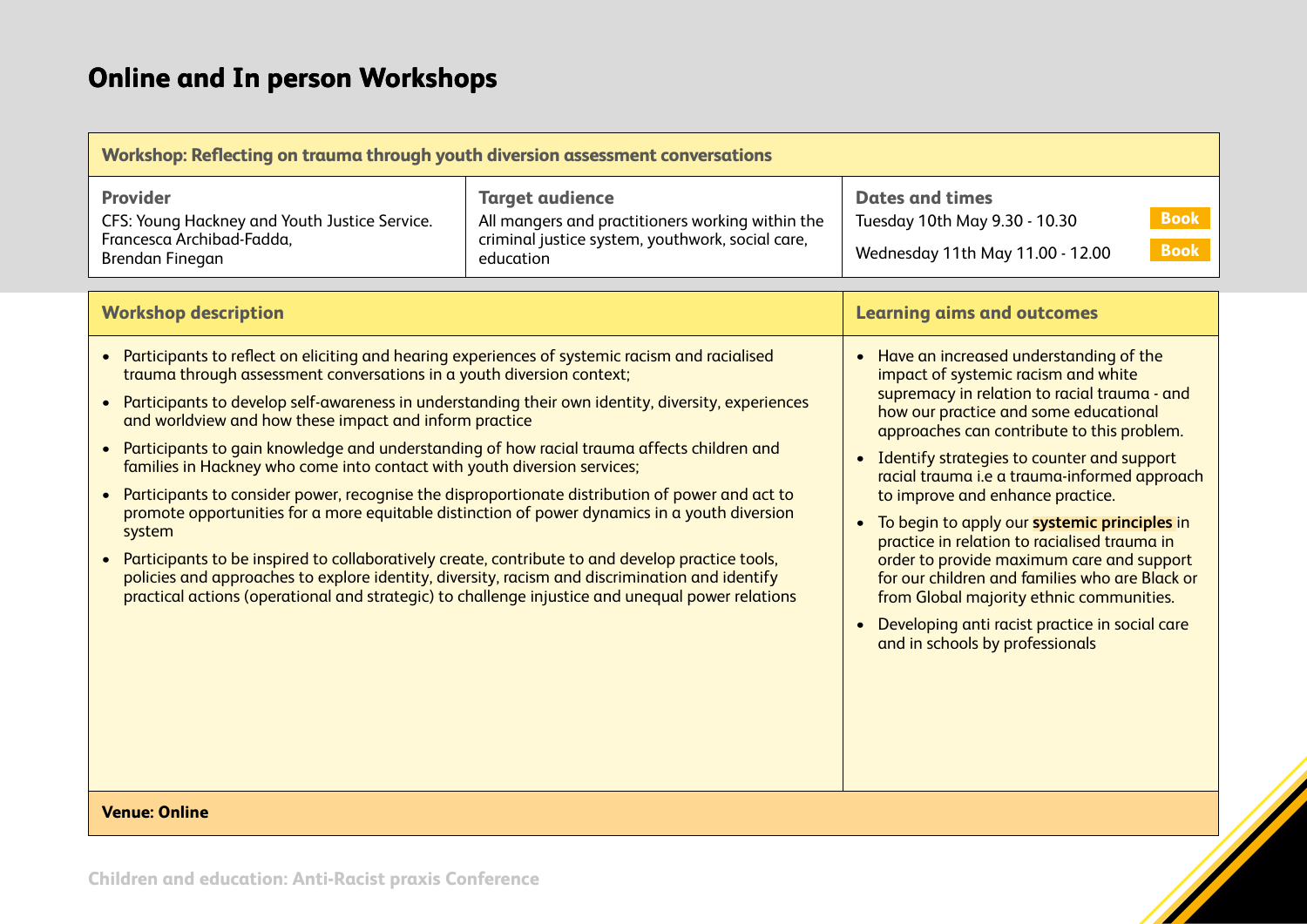| Workshop: Day to day racism has an impact on Black and global majority children and families mental health<br>- what are you going to do about it?    |                                                                                            |                                                          |             |
|-------------------------------------------------------------------------------------------------------------------------------------------------------|--------------------------------------------------------------------------------------------|----------------------------------------------------------|-------------|
| <b>Provider</b><br><b>Brighton &amp; Hove City Council</b><br>Millie Kerr - Anti-Racist Lead Practitioner<br>Lore Riedel - Partners in Change Manager | <b>Target audience</b><br>All staff working with or on behalf of Children<br>and Families. | <b>Dates and times</b><br>Tuesday 10th May 1.00 - 2.30pm | <b>Book</b> |

| <b>Workshop description</b>                                                                                                                                                                                                                                                                                                                                                                                                                                                                             | <b>Learning aims and outcomes</b>                                                                                                                                                                                                                                                                                                                                                                                                                                                                                                                                                                                                                                                                                                                                                                      |
|---------------------------------------------------------------------------------------------------------------------------------------------------------------------------------------------------------------------------------------------------------------------------------------------------------------------------------------------------------------------------------------------------------------------------------------------------------------------------------------------------------|--------------------------------------------------------------------------------------------------------------------------------------------------------------------------------------------------------------------------------------------------------------------------------------------------------------------------------------------------------------------------------------------------------------------------------------------------------------------------------------------------------------------------------------------------------------------------------------------------------------------------------------------------------------------------------------------------------------------------------------------------------------------------------------------------------|
| This workshop will look at discrimination, stereotypes, oppression,<br>microaggressions and the impact of racialised trauma on our black and<br>global majority children and families.<br>Giving attendees an overview of what black and global majority children<br>and families lived experiences looks like, in relation to education, cultural<br>identity, belonging, child asylum, the criminal justice system and the<br>impact this all has on black communities' mental health and well-being. | Participants will develop a better understanding of the impact of bias,<br>stereotypes and microaggressions.<br>Consider the language we use in, recordings, report writing, labels<br>and jargon we use to describe black and global majority children and<br>families.<br>Develop your understanding of the Adultification of Black children<br>You will learn how intersectionality can compound issues around racism.<br>What research tells us about the overrepresentation of black and global<br>majority children in the care and criminal justice system and school<br>exclusions.<br>• You will look at how trauma informed and anti-racist practice, can<br>enhance your work and relationship building with black and global<br>majority children and families, to achieve better outcomes |
| <b>Venue: Online</b>                                                                                                                                                                                                                                                                                                                                                                                                                                                                                    |                                                                                                                                                                                                                                                                                                                                                                                                                                                                                                                                                                                                                                                                                                                                                                                                        |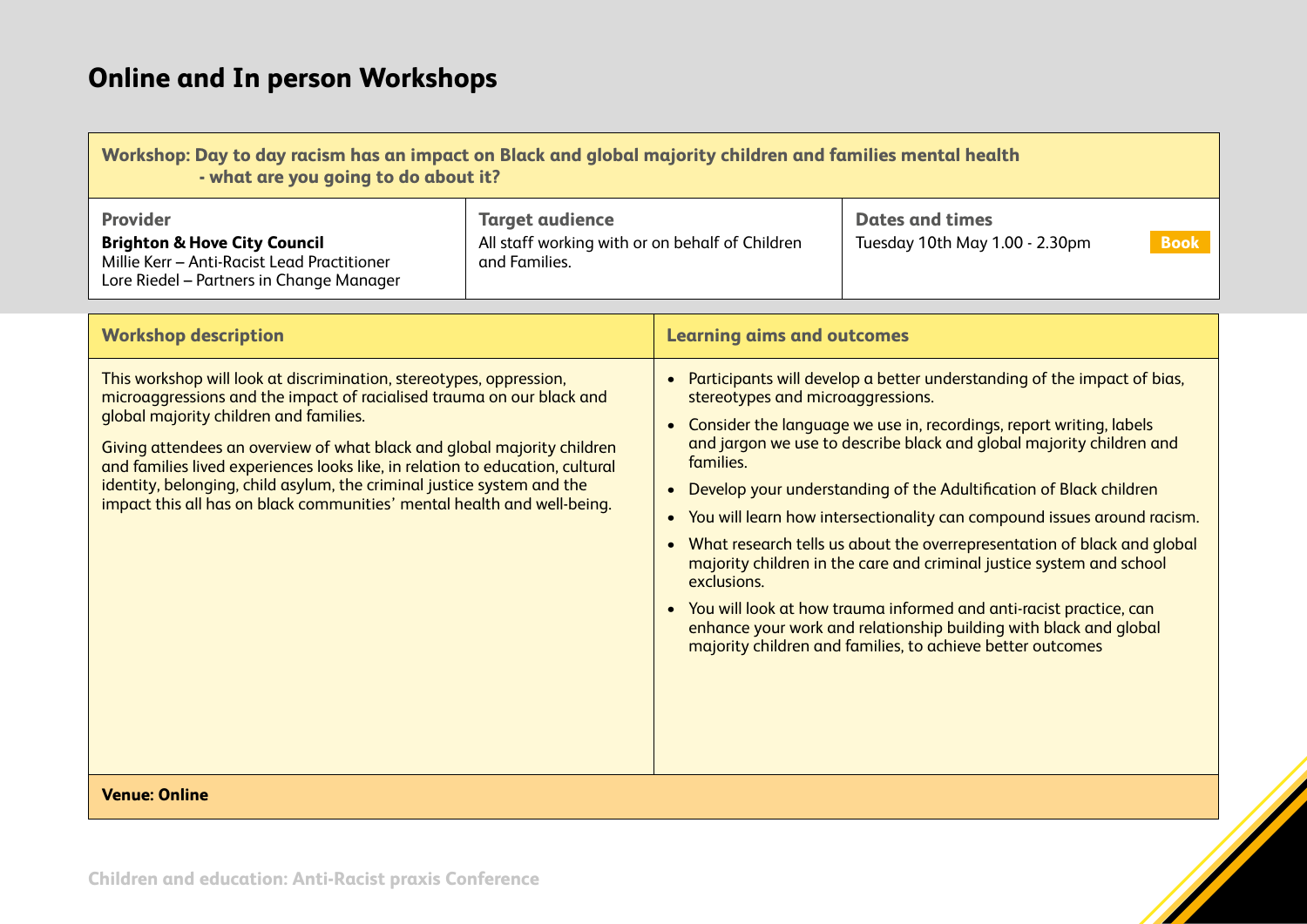| <b>Workshop: Cultural Sensitivity when matching Children in Fostering Care Arrangements</b>                                                                                          |                                                                                                           |                                                                                             |                            |
|--------------------------------------------------------------------------------------------------------------------------------------------------------------------------------------|-----------------------------------------------------------------------------------------------------------|---------------------------------------------------------------------------------------------|----------------------------|
| <b>Provider</b><br><b>CFS Fostering &amp; Placements</b><br>Abiola Banwo<br><b>Consultant Matching Social Worker.</b><br>Korinna Steele<br>Service Manager, Fostering and Placements | <b>Target audience</b><br>Social workers, Foster Carers, IRO's, Independent<br>social workers, Advocates. | <b>Dates and times</b><br>Wednesday 11th May 9.30 - 10.30<br>Wednesday 11th May 11.00-12.00 | <b>Book</b><br><b>Book</b> |

| <b>Workshop description</b>                                                                                                                                                                                                                                                                                                                                                    | <b>Learning aims and outcomes</b>                                                                                                                                                                                                                                                                            |
|--------------------------------------------------------------------------------------------------------------------------------------------------------------------------------------------------------------------------------------------------------------------------------------------------------------------------------------------------------------------------------|--------------------------------------------------------------------------------------------------------------------------------------------------------------------------------------------------------------------------------------------------------------------------------------------------------------|
| • Insights into the development of cultural competency<br>• The assessment of cultural needs when matching children in care<br>arrangements<br>Supporting foster carers to meet the cultural needs of children in their<br>$\bullet$<br>care<br>• Anti-discriminatory advocacy<br>• The dangers of cultural indifference<br>• The use of Social Graces in the matching process | Practitioners will understand the importance of cultural identity when<br>finding families for their young people.<br>Practitioners will gain insight into generational and collective trauma<br>$\bullet$<br>and how this can be triggered for young people in inappropriately<br>matched care arrangements |
| <b>Venue: Tomlinson Centre</b>                                                                                                                                                                                                                                                                                                                                                 |                                                                                                                                                                                                                                                                                                              |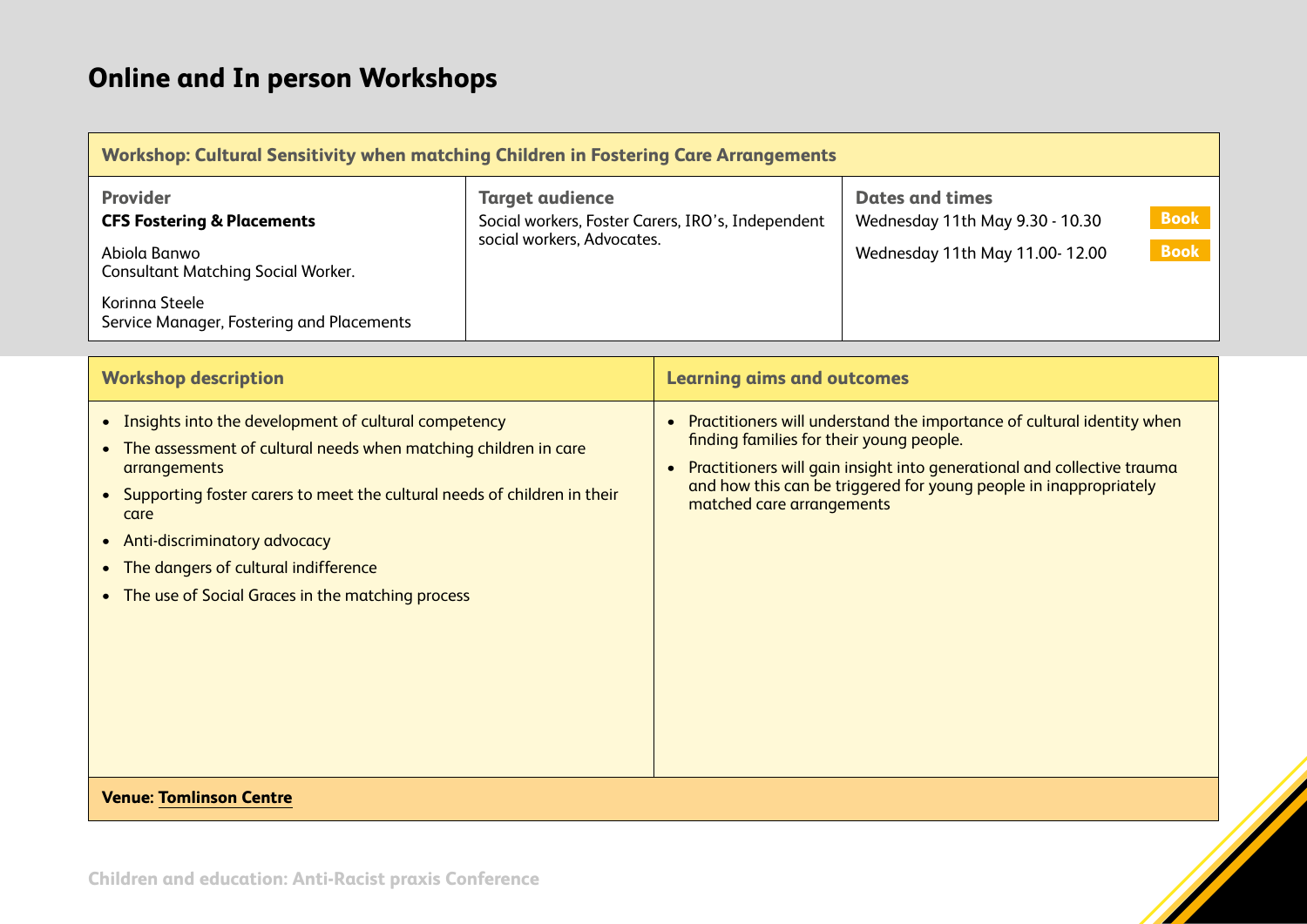| <b>Workshop: Therapeutic Practice to Support Racial Trauma</b>                                               |                                                                                                                                          |                                                                                             |                            |
|--------------------------------------------------------------------------------------------------------------|------------------------------------------------------------------------------------------------------------------------------------------|---------------------------------------------------------------------------------------------|----------------------------|
| <b>Provider</b><br><b>Transforming Lives For Good (TLG)</b><br>Rae Morfin - Head of TLG Therapeutic Support. | <b>Target audience</b><br>All managers and practitioners working with<br>children and families in social care and education<br>settings. | <b>Dates and times</b><br>Wednesday 11th May 9.15 - 10.45<br>Wednesday 11th May 1.00 - 2.30 | <b>Book</b><br><b>Book</b> |
| Sylvia Ampaw - Therapeutic Support Training<br>Coordinator.                                                  |                                                                                                                                          |                                                                                             |                            |
| Tracey Ogleton - Therapeutic Social Worker                                                                   |                                                                                                                                          |                                                                                             |                            |

| <b>Workshop description</b>                                                                                                                                                                                                                                                                                                                                                         | <b>Learning aims and outcomes</b>                                                                                                                                                                                                                                                |
|-------------------------------------------------------------------------------------------------------------------------------------------------------------------------------------------------------------------------------------------------------------------------------------------------------------------------------------------------------------------------------------|----------------------------------------------------------------------------------------------------------------------------------------------------------------------------------------------------------------------------------------------------------------------------------|
| • Assisting practitioners in their awareness of racial trauma<br>Developing an awareness of how racial trauma presents in behaviours<br>$\bullet$<br>& interactions.<br>Developing an understanding of the principles of trauma<br>$\bullet$<br>informed practices.<br>Understanding how to respond to negative behaviours that occur as a<br>$\bullet$<br>result of racial trauma. | Develop an understanding of racial trauma and its Impact<br>$\bullet$<br>Increase awareness of how racial trauma may manifest in behaviours<br>$\bullet$<br>Develop an understanding of Trauma Informed strategies and how they<br>$\bullet$<br>can inform social work practice. |
| <b>Venue: Tomlinson Centre</b>                                                                                                                                                                                                                                                                                                                                                      |                                                                                                                                                                                                                                                                                  |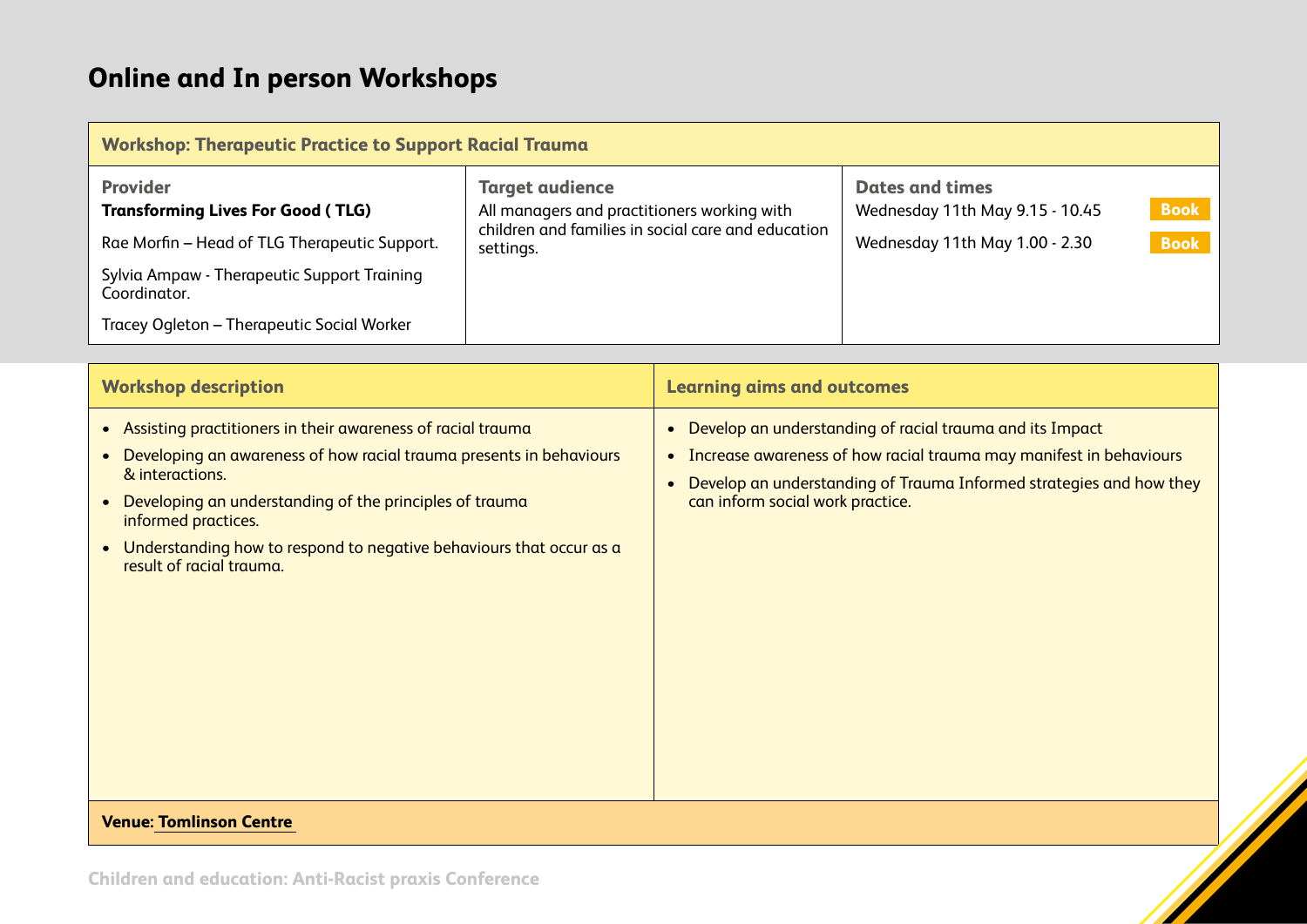Psychologists - Hackney Education EPS

| Workshop: From Research to Practice - Using Intersectionality Theory to Explore the Experiences of Black and Global Majority<br><b>Students who have SEND</b>                                                                                                   |                                                                                                                                                 |                                                                                               |                            |
|-----------------------------------------------------------------------------------------------------------------------------------------------------------------------------------------------------------------------------------------------------------------|-------------------------------------------------------------------------------------------------------------------------------------------------|-----------------------------------------------------------------------------------------------|----------------------------|
| <b>Provider</b><br><b>Educational Psychology Service</b><br><b>Workshop Facilitator:</b><br>Jason Apaloo-Shonibare<br><b>Educational Psychologist - Hackney Education EPS</b><br>Workshop delivery support team<br>Hannah Jones, Katherine Madden - Educational | <b>Target audience</b><br>All managers and practitioners working with<br>children and young people in in education and<br>social care settings. | <b>Dates and times</b><br>Wednesday 11th May 9.30 - 10.30<br>Wednesday 11th May 11.00 - 12.00 | <b>Book</b><br><b>Book</b> |

| <b>Workshop description</b>                                                                                                                                                                                                                                                                                                                                                                                                                                                                                                                                                                                                                                                                                                                                           | <b>Learning aims and outcomes</b>                                                                                                                                                                                                                                                                                                                                                                                                                                                                                                                                                             |
|-----------------------------------------------------------------------------------------------------------------------------------------------------------------------------------------------------------------------------------------------------------------------------------------------------------------------------------------------------------------------------------------------------------------------------------------------------------------------------------------------------------------------------------------------------------------------------------------------------------------------------------------------------------------------------------------------------------------------------------------------------------------------|-----------------------------------------------------------------------------------------------------------------------------------------------------------------------------------------------------------------------------------------------------------------------------------------------------------------------------------------------------------------------------------------------------------------------------------------------------------------------------------------------------------------------------------------------------------------------------------------------|
| This session will present the socio-political context of this doctoral research<br>as well as the key principles of intersectionality theory as a framework that<br>supports anti-oppressive practice. What has been learned from the analysis<br>of experiences of students who are located at the joint intersections of race<br>and ability will be outlined.<br>The application of intersectionality theory will then be explored through<br>the sharing of findings that centred around students' identity formation,<br>conceptualisation of discriminsation and other emerging themes from how<br>they tell their stories. Discussions will then move from theory to practice<br>with a focus on allyship and tools to support adopting an intersectional lens | Improve awareness and understanding of the core principles of<br>$\bullet$<br>intersectionality and its application working with schools and families.<br>Using an illustrative example of the intersections of racism and ableism<br>within the college context to reflect on practice.<br>Using the appropriate tools to frame one's personal and professional<br>$\bullet$<br>identity when working with individuals who identify as from multiple<br>oppressed groups.<br>Developing your own intersectional lens through which to support best<br>practice as a social justice advocate. |
| <b>Venue: Tomlinson Centre</b>                                                                                                                                                                                                                                                                                                                                                                                                                                                                                                                                                                                                                                                                                                                                        |                                                                                                                                                                                                                                                                                                                                                                                                                                                                                                                                                                                               |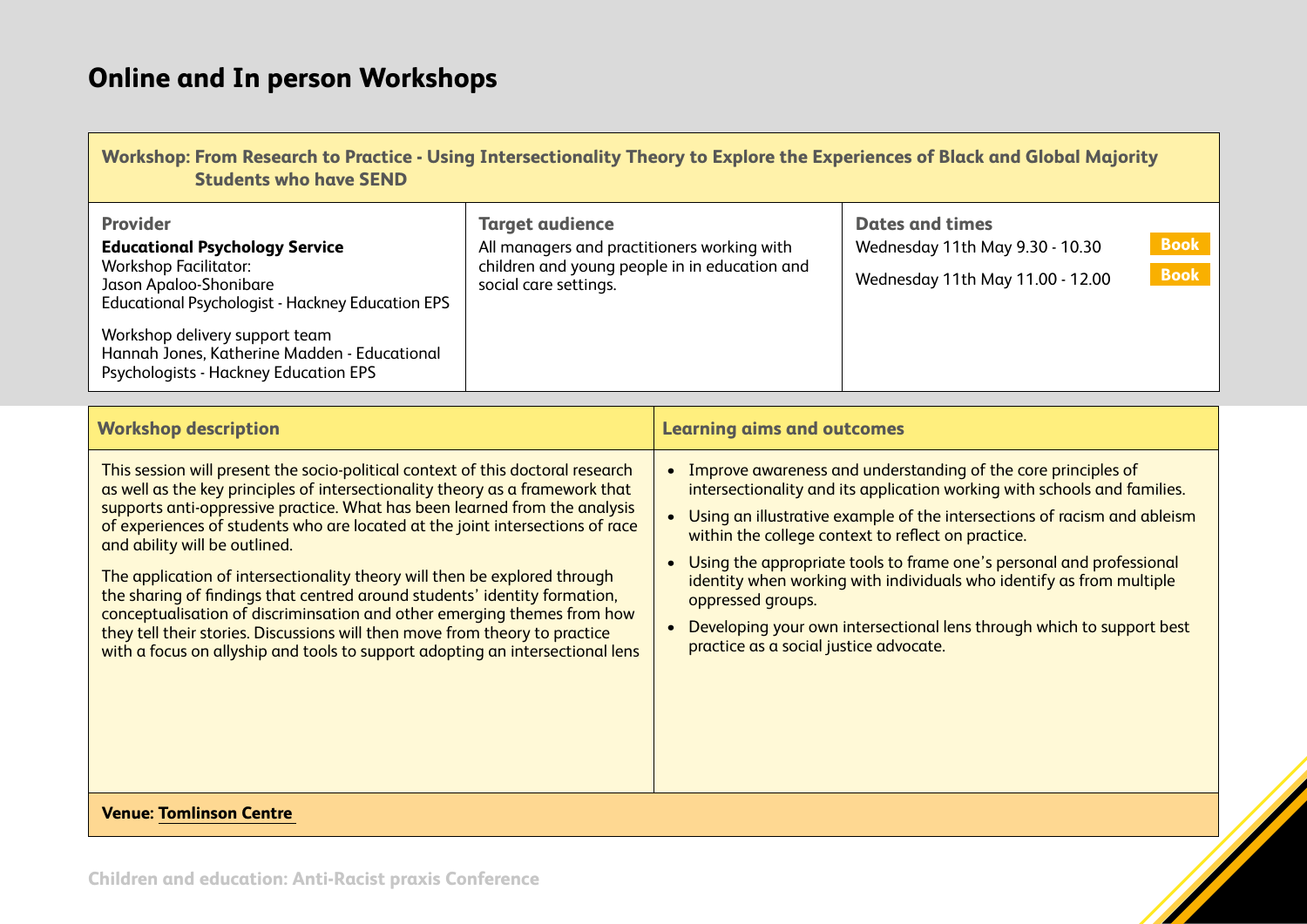| <b>Workshop: Workshop: Self-Regulation for Co-Regulation: Racialised Trauma Sensitivity.</b>                                                                                                                                                                                                                                                                                                              |                                                    |                                             |                                                                                                                                                                                                                                                                                                                                                                |
|-----------------------------------------------------------------------------------------------------------------------------------------------------------------------------------------------------------------------------------------------------------------------------------------------------------------------------------------------------------------------------------------------------------|----------------------------------------------------|---------------------------------------------|----------------------------------------------------------------------------------------------------------------------------------------------------------------------------------------------------------------------------------------------------------------------------------------------------------------------------------------------------------------|
| <b>Provider</b><br><b>Rowan Carr</b>                                                                                                                                                                                                                                                                                                                                                                      | <b>Target audience</b><br><b>ALL STAFF Welcome</b> |                                             | <b>Dates and times</b><br><b>Book</b><br>Wednesday 11th May 9.30 - 10.30<br><b>Book</b><br>Wednesday 11th May 11.00 - 12.00                                                                                                                                                                                                                                    |
| <b>Workshop description:</b>                                                                                                                                                                                                                                                                                                                                                                              |                                                    | <b>Learning aims and outcomes:</b>          |                                                                                                                                                                                                                                                                                                                                                                |
| This practical session will focus on experiential learning through instruction<br>and group practice. The key themes will be somatic self-regulation<br>strategies for connection and co-regulation within the framework of<br>Racialised Trauma Sensitivity.<br>NB: Doing this workshop will require you to be in a room with personal<br>space to move around.<br><b>Find out more about Rowan Carr</b> |                                                    | The participants will be able:<br>$\bullet$ | • Apply a number of somatic Self-Regulation strategies to their<br>professional settings in relation to Racialised Trauma Sensitivity.<br>Recount the key elements to a Trauma Sensitive Praxis in their setting<br>• Articulate the need for Self-Regulation for Connection and Co-<br>Regulation to reduce the impact of Racialised Trauma in their setting. |
| <b>Venue: Tomlinson Centre</b>                                                                                                                                                                                                                                                                                                                                                                            |                                                    |                                             |                                                                                                                                                                                                                                                                                                                                                                |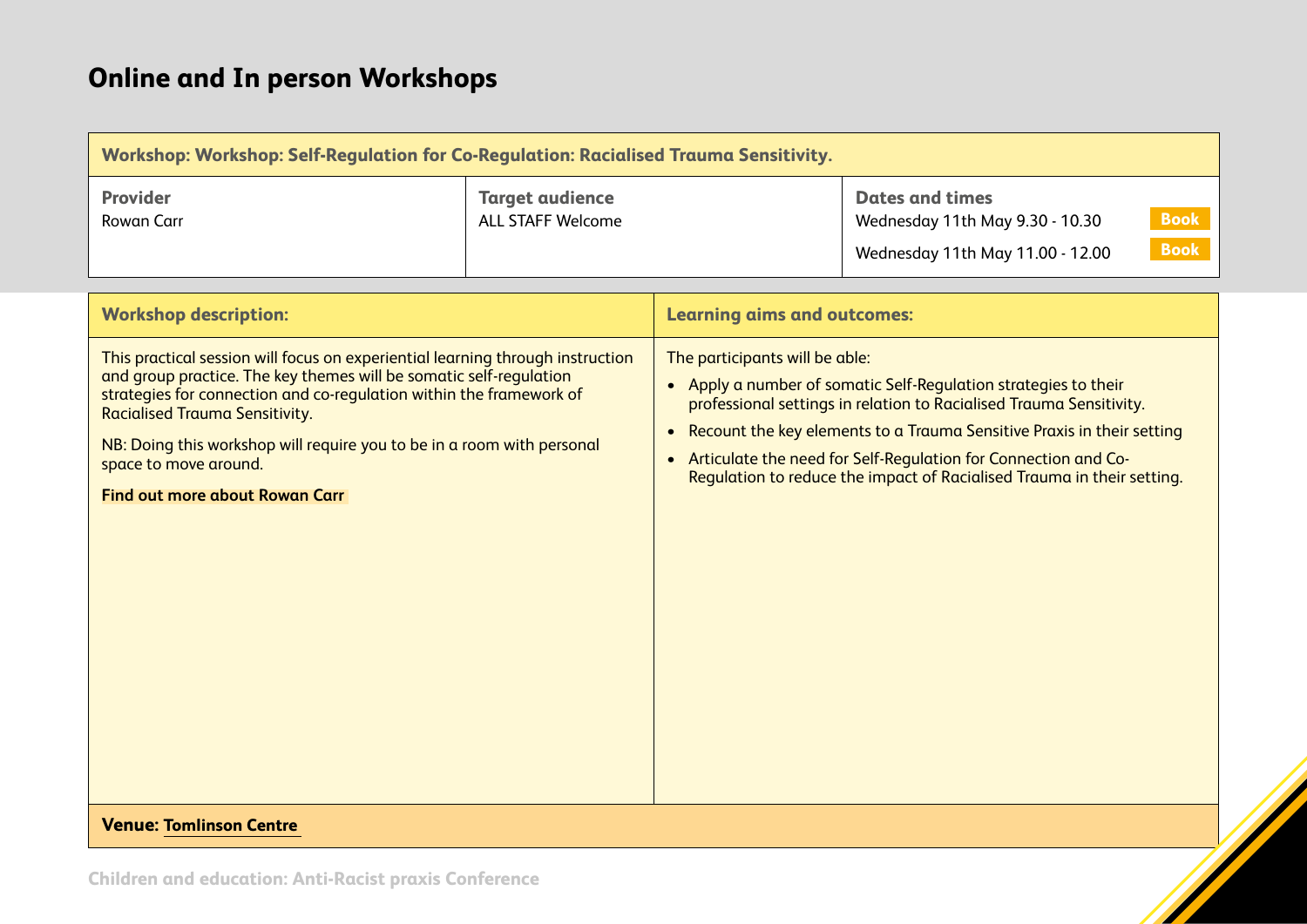| Workshop: Anti racist education $\sim$ The power of governors in bringing about systemic change |                                              |                                |
|-------------------------------------------------------------------------------------------------|----------------------------------------------|--------------------------------|
| <b>Provider</b>                                                                                 | <b>Target audience</b>                       | <b>Dates and times</b>         |
| Hackney Education: Maggie Kalnins                                                               | School leaders, governors and practitioners. | <b>Book</b>                    |
| <b>Leader of Governance Services</b>                                                            | Parents and carers                           | Wednesday 11th May 1.30 - 2.30 |

| <b>Workshop description</b>                                                                                                                                                                                                                                                                                                                                                                                                                                                                    | <b>Learning aims and outcomes</b>                                                                                                                                                                                                                                                                                                                                                                                                                                             |
|------------------------------------------------------------------------------------------------------------------------------------------------------------------------------------------------------------------------------------------------------------------------------------------------------------------------------------------------------------------------------------------------------------------------------------------------------------------------------------------------|-------------------------------------------------------------------------------------------------------------------------------------------------------------------------------------------------------------------------------------------------------------------------------------------------------------------------------------------------------------------------------------------------------------------------------------------------------------------------------|
| This session will focus on providing an overview of the role and legal<br>responsibilities of school governing boards, explaining how school<br>governors implement the equalities duties in addressing anti-racism and<br>bringing about systemic changes.<br>This will be an opportunity to hearing reflections from our Young governors<br>participating in our project to get Hackney Youth governing Understanding<br>how you can become governor and influence further systemic changes. | Learning aims and outcomes:<br>Providing an overview of the role and legal responsibilities of school<br>$\bullet$<br>governing boards<br>Explaining how school governors implement the equalities duties in<br>addressing anti-racism and bringing about systemic changes<br>Hearing reflections from Young governors participating in our project to<br>get Hackney Youth governing<br>Understanding how you can become governor and influence further<br>systemic changes. |
| <b>Venue: Online</b>                                                                                                                                                                                                                                                                                                                                                                                                                                                                           |                                                                                                                                                                                                                                                                                                                                                                                                                                                                               |

For more information on the conference, contact **[Deborah Barnett](mailto:Deborah.Barnett@hackney.gov.uk)** and **[Gemma Edwards](mailto:Gemma.Edwards@hackney.gov.uk)**

**Children and education: Anti-Racist praxis Conference**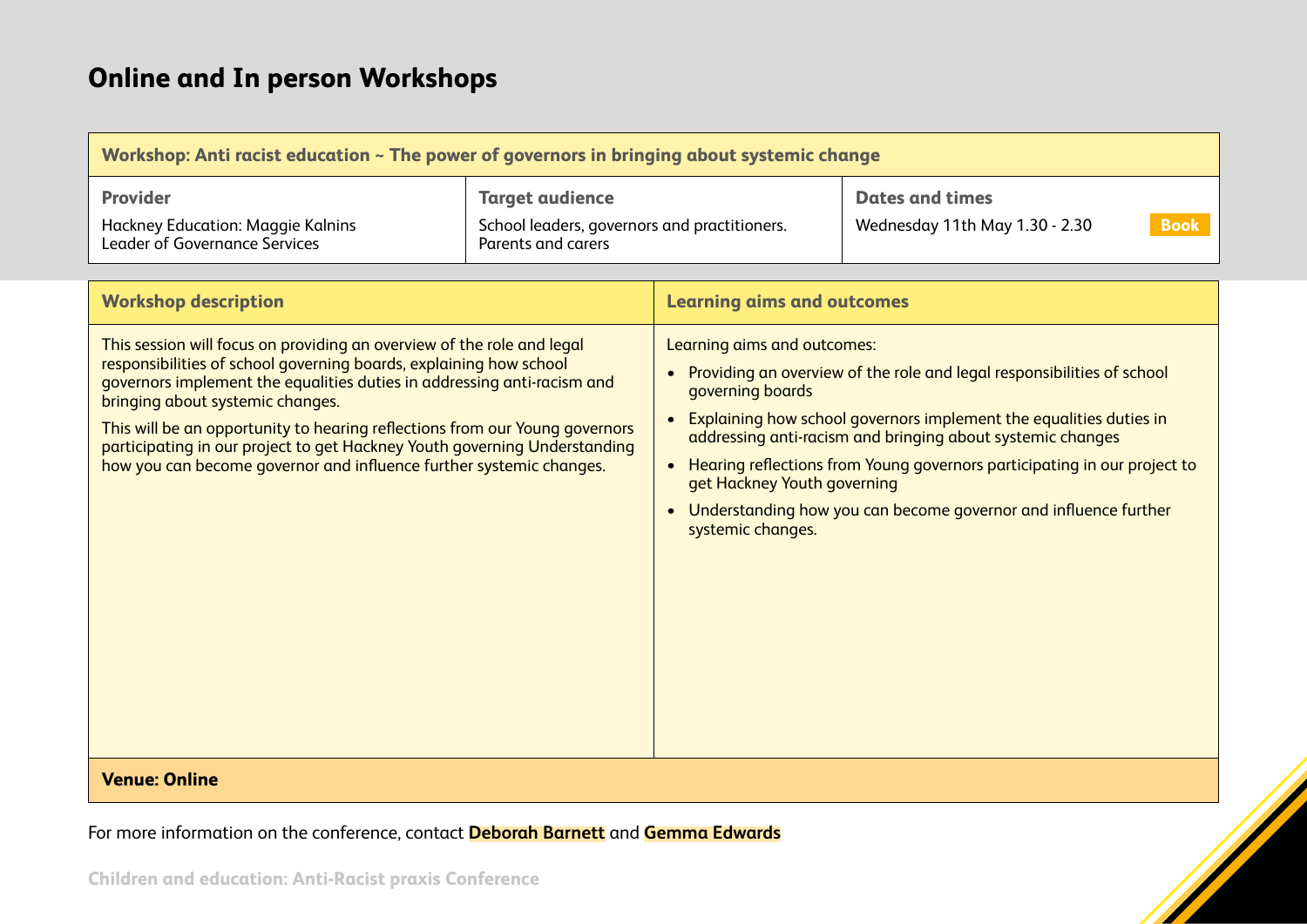

#### **David Weaver**

David Weaver is President of the British Association for Counselling and Psychotherapy (BACP), and previously served as a Governor / Trustee (2012 to 2016) and Vice President (from 2004 to 2009). He has played a key role in BACP's drive to embed social justice and he strongly advocates the relevance of the counselling professions for 'ordinary people and communities.'

A former social worker, university lecturer, local authority senior manager and political advisor and former political advisor to Home Office ministers including the Deputy Home Secretary and Home Secretary in the late 1990s, David represented the UK government on a council of Europe body - (European Monitoring Centre on Racism and Xenophobia) based in Vienna. He is passionate about social justice, human rights and anti-racism. Regularly featured in the media.

David holds an MSc in Human Resources Management and qualifications relating to coaching, mediation and psychological profiling.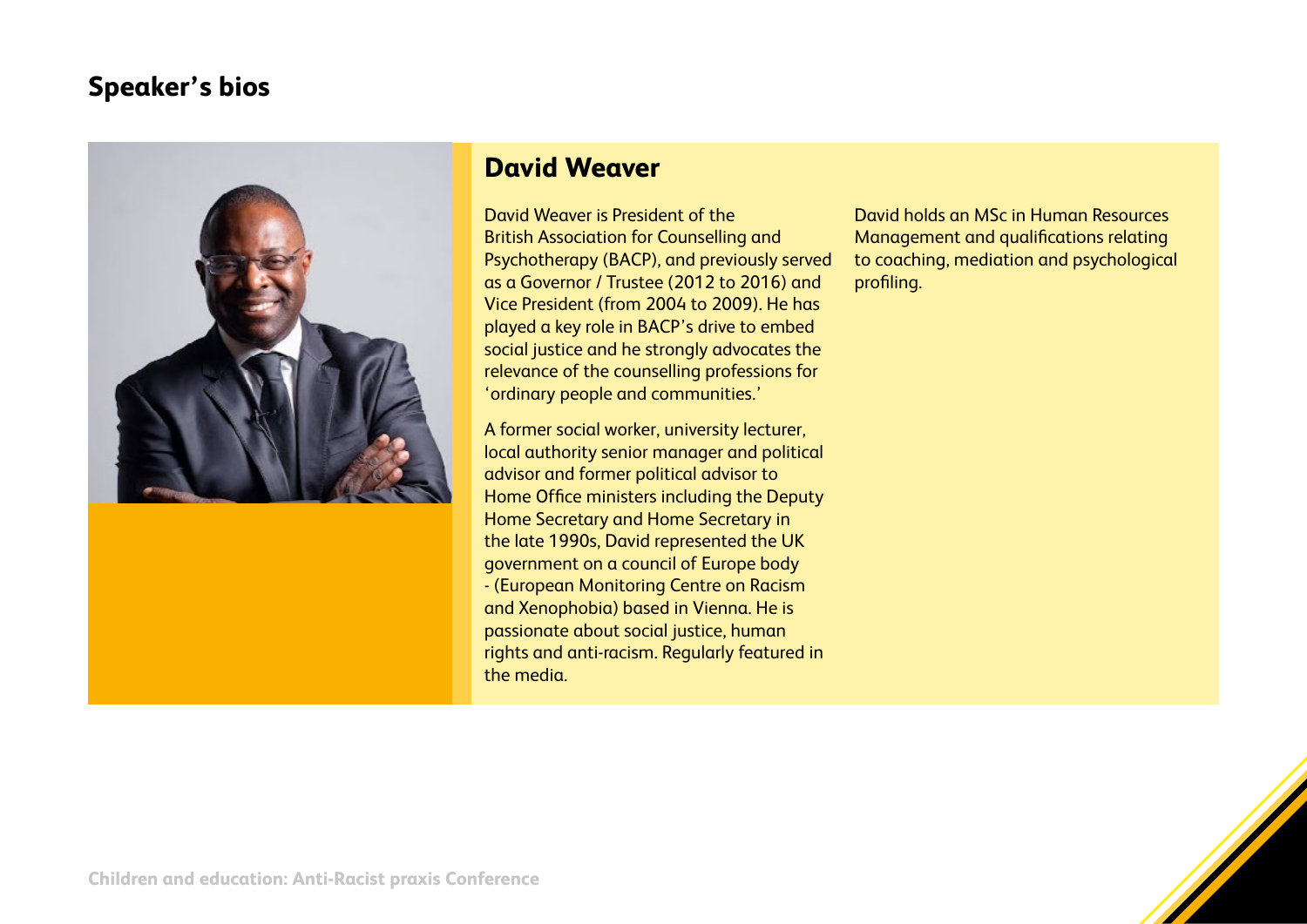

#### **Rosemary Campbell-Stephens MBE**

Rosemary speaks, writes and delivers leadership development programmes for clients across the globe. She aims to situate the Global Majority at the heart of the conversation rather than 'other' them as minorities.By centring equity and social justice and decentralising patriarchal, colonial, linear, top-down leadership models that are unsustainable irrelevant, unethical and presently imploding, she goes beyond discussions about representation to reframing leadership purpose from an antiracist Global Majority perspective.

She developed a leadership preparation programme focusing on increasing the numbers of Black and Asian leaders in London Schools, for the Institute of Education, University College London. Investing in diversity became the catalyst for all subsequent leadership programmes addressing the under-representation of

Black, Asian, and minority ethnic leaders in England's schools' sector.

Rosemary frames her work through a critical race lens and describes herself as an antiracist, humanist and womanist andwas awarded an MBE for thirty-five years' service to education in the United Kingdom.

Rosemary is a Visiting Fellow at the Institute of Education, University College London.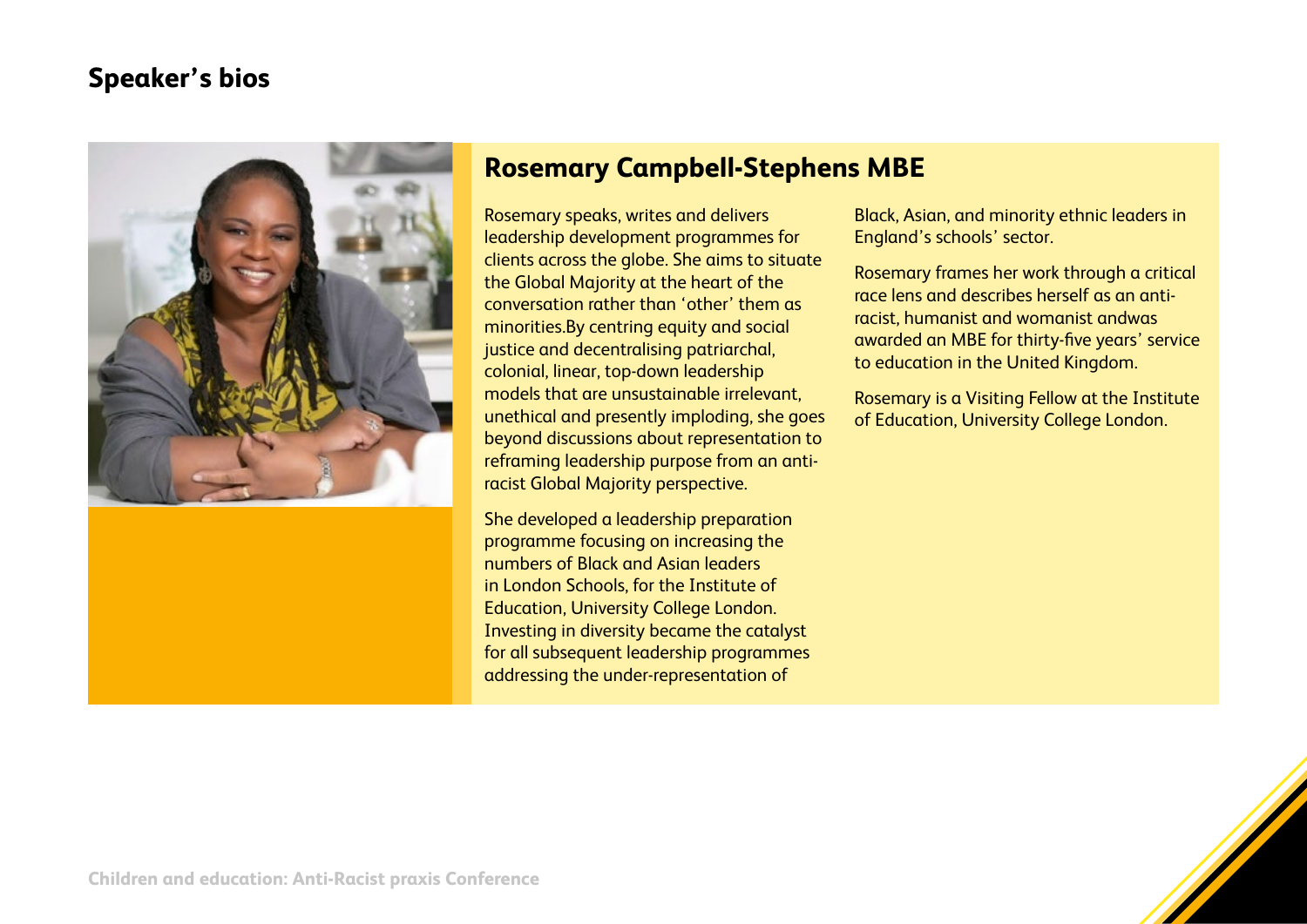

#### **Dr Shola Mos-Shogbamim**

Dr Shola Mos-Shogbamimu is a political and women's rights activist. She taught intersectional feminism to female refugees and asylum seekers, scrutinizes government policies from a gender and diversity inclusion perspective, and co-organises women's marches and social campaigns.

A New York Attorney and Solicitor of England & Wales with broad expertise in the financial services industry, she is also a writer, public speaker and political commentator featured in mainstream and online media. She founded the Women in Leadership publication as a platform to drive positive change on topical issues that impact women globally through inspiring personal leadership journeys; and established She@ LawTalks to promote women & BAME leadership in the legal profession through universities and secondary schools. An academic enthusiast, she has an Executive

MBA (Cambridge); PhD (Birkbeck); LLM (London School of Economics & Political Science); MA (Westminster) and LLB Hons (Buckingham University).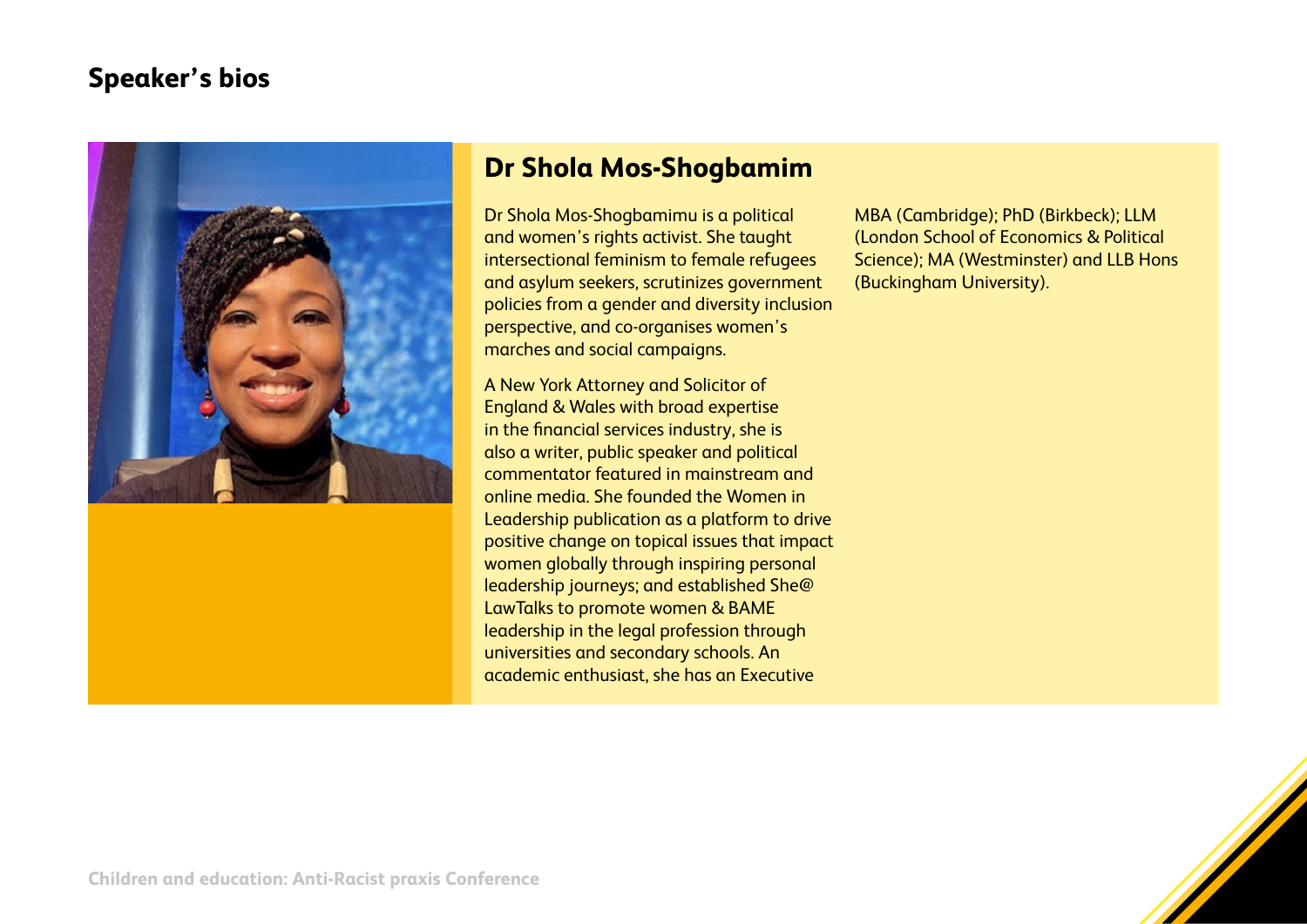

#### **Dr. Muna Abdi**

Dr Muna Abdi is the Founder and Director of MA Consultancy Ltd and MA Education Consultancy CIC. Dr Abdi holds a PhD in Education and has over 10 years experience in education, research and community engagement.

Her innovative approach to research and engagement uses sharing circles and community contracts to redefine what it means to 'actively participate'. The approach has been used to develop community-centred research, co-created curricula and restorative practice programmes.

Muna has worked with a vast array of Higher Education institutions, charities and commercial organisations to offer support and guidance in regard to racial literacy, leadership training and more, thus helping them to learn, apply, reflect, embed and sustain anti-racism and racial equity practices into their structures, policies and procedures.

Muna's work and organisation creates opportunities and spaces to provide meaningful, equitable and inclusive practices that reinforce the significance of gradual implementation, flexibility, reflection and practical guidance.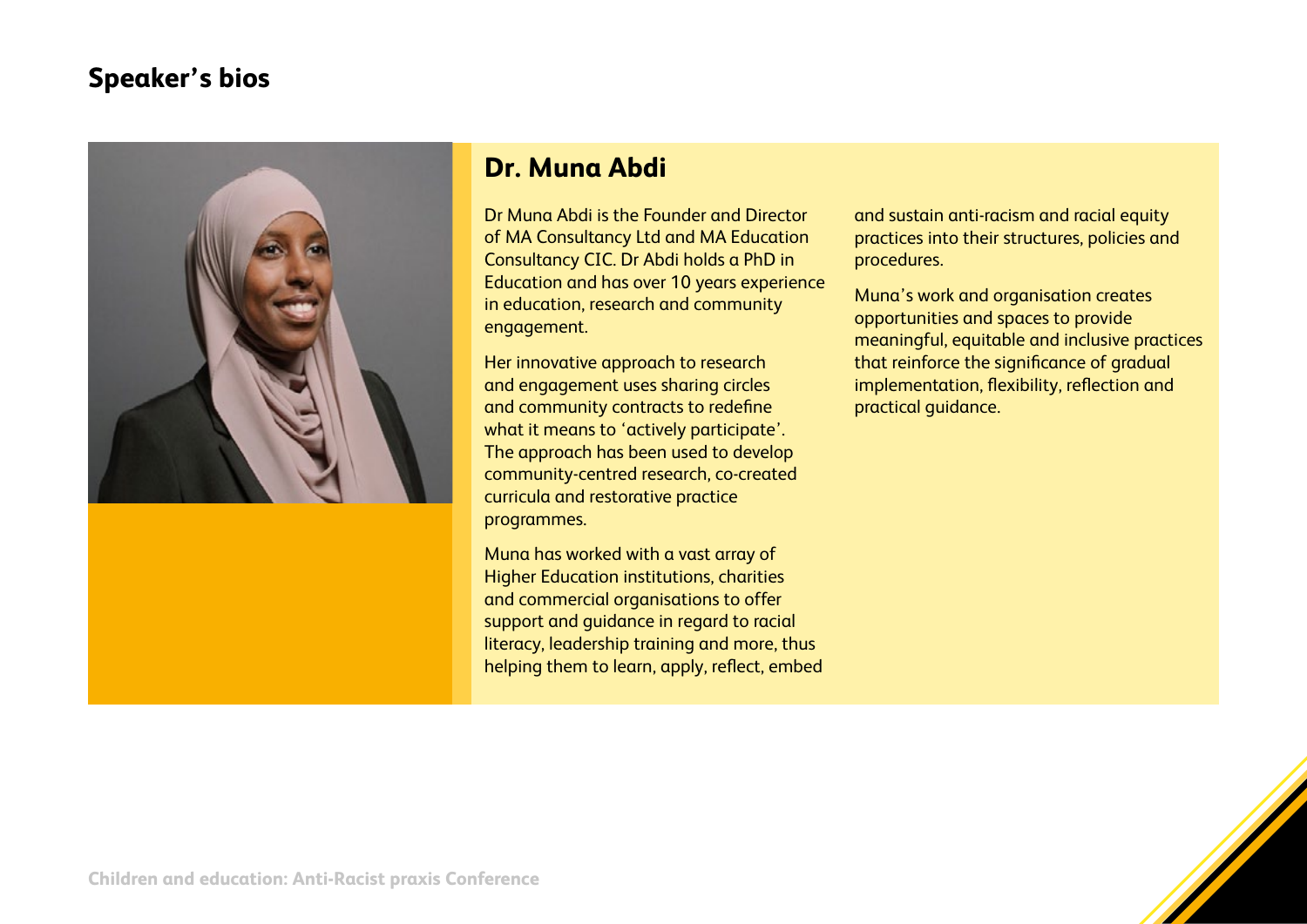#### **Anti Racist resources.**

**This is a collection of recommended Anti racist resources; podcasts, articles and films that are useful to our praxis in the service and to continue the learning from this very important conference.**

| <b>Anti Racism Resources</b> |                                                                                                                                                                       |
|------------------------------|-----------------------------------------------------------------------------------------------------------------------------------------------------------------------|
|                              | Bassw - England Anti-Racism in Social Work - https://youtu.be/lvSF_sY0UNc                                                                                             |
|                              | https://www.researchinpractice.org.uk/all/content-pages/videos/promoting-anti-racism-in-social-work/                                                                  |
|                              | https://practice-supervisors.rip.org.uk/wp-content/uploads/2021/01/StS_KB_Addressing_Barriers_Progression_of_Black_and_<br>Minority_Ethnic_SWs_FINAL.pdf              |
|                              | https://www.researchinpractice.org.uk/all/content-pages/videos/promoting-anti-racism-in-social-work/                                                                  |
| <b>Social Work Practice</b>  | https://www.researchinpractice.org.uk/all/content-pages/podcasts/racism-intersectionality-privilege-power-fragility-and-allyship/                                     |
| <b>Information</b>           | https://www.socialworkengland.org.uk/news/understanding-the-social-work-sector-together/                                                                              |
|                              | https://www.youtube.com/watch?v=RvaXgeMOpfg                                                                                                                           |
|                              | 'Anti-racism in Social Work' presentation webinar for Social Work Student Connect - <mark>https://www.youtube.com/watch?v=tkgHLHxP-</mark><br>HY&feature=youtu.be -   |
|                              | https://www.youtube.com/watch?v=DapsfbpnMG0&feature=youtu.be                                                                                                          |
|                              | Developing Together South West Teaching Partnership: Anti-racism in Social Work full presentation. - https://www.youtube.com/<br>watch?v=DapsfbpnMG0&feature=youtu.be |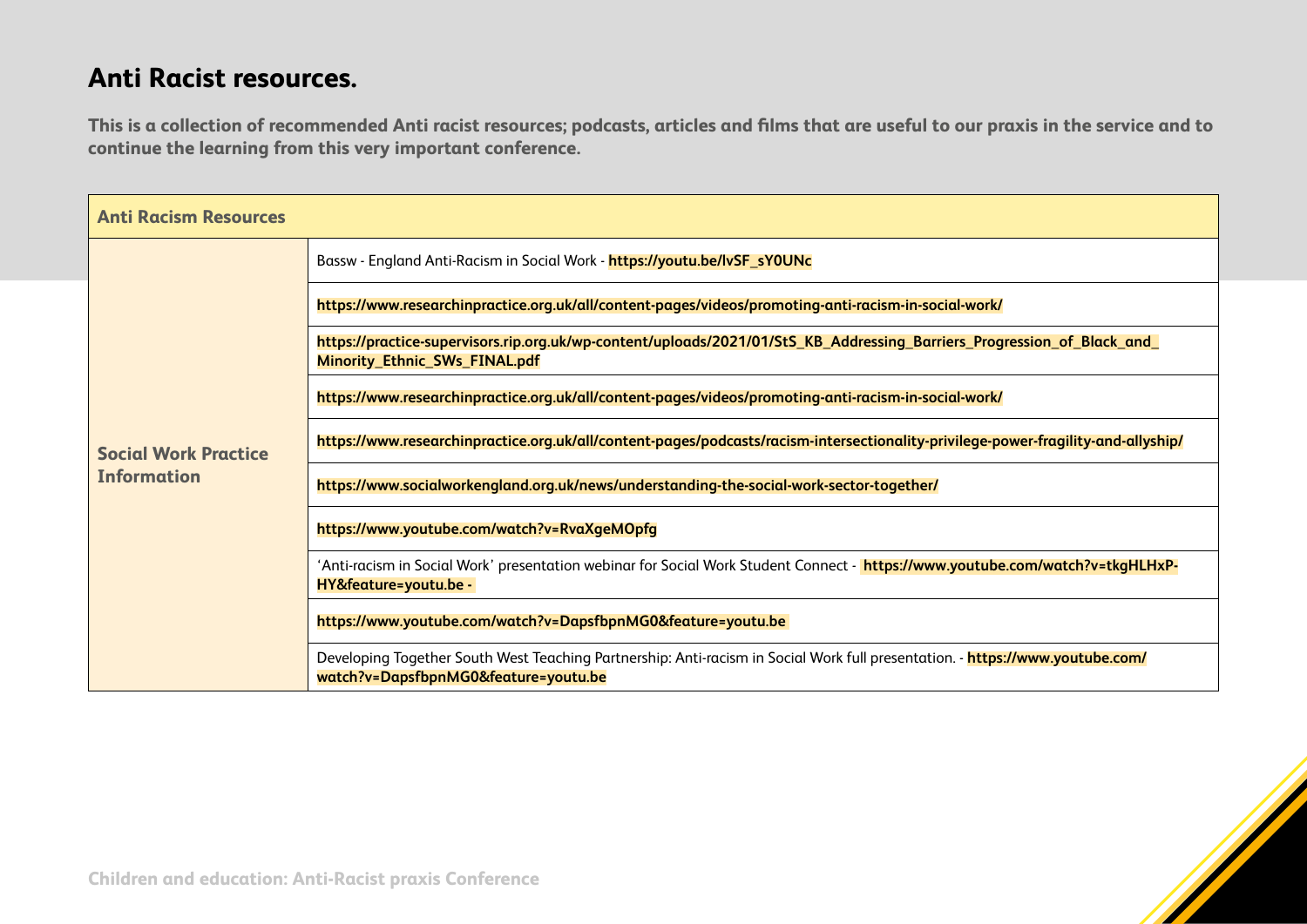| <b>Listen</b>                          |                                                                                                                        |  |
|----------------------------------------|------------------------------------------------------------------------------------------------------------------------|--|
| <b>Podcasts</b><br><b>Audiobooks</b>   | <b>About Race by Reni Eddo-Lodge</b>                                                                                   |  |
|                                        | Race and Class in the Ruins of Empire by Akala<br><b>Good Ancestor by Layla F. Saad</b>                                |  |
|                                        |                                                                                                                        |  |
|                                        | <b>Between the World and Me by Ta-Nehisi Coates</b>                                                                    |  |
|                                        | The Skin We're In by Desmond Cole<br><b>Beloved by Toni Morrison</b>                                                   |  |
|                                        |                                                                                                                        |  |
| <b>Watch</b>                           |                                                                                                                        |  |
| <b>Films</b>                           | Selma (2014): Ava DuVernay                                                                                             |  |
|                                        | The Immortal Life of Henrietta Lacks (2017): George C. Wolfe                                                           |  |
|                                        | Fruitvale station (2013): Ryan Coogler (Netflix)                                                                       |  |
| <b>Documentaries</b>                   | 13th (2016): Ava Duvernay (Netflix)                                                                                    |  |
|                                        | Who Ever Heard of a Black Artist: Britain's Hidden Art History (2020) (BBC Four)                                       |  |
|                                        | I AM NOT YOUR NEGRO(2016): Raoul Peck                                                                                  |  |
|                                        | After Windrush - Paulette Wilson's visit to Jamaica, 50 years on (2019) (Guardian Documentary)                         |  |
|                                        | Will Britian Ever Have a Black Prime Minister (2017) (BBC iPlayer)                                                     |  |
|                                        | https://www.shots.net/news/view/new-film-cuts-to-the-heart-of-racist-micro-aggressions                                 |  |
|                                        | Video - Systemic racism explained                                                                                      |  |
|                                        | Video - Mental Health Act review - Colin's story                                                                       |  |
| <b>Series</b><br><b>Seminars/Talks</b> | <b>Sitting In Limbo: Stella Corradi (BBC iPlayer)</b>                                                                  |  |
|                                        | Britain's Forgotten Slave Owners: David Olusoga (BBC iPlayer)                                                          |  |
|                                        | <b>Fighting the Power: Britian After George Floyd (BBC iplayer)</b>                                                    |  |
|                                        | When They See Us (2019): Ava Duvernay Netflix                                                                          |  |
|                                        | Small Axe (2020): Steve McQueen (BBC iplayer)<br><b>Explained Season 1, Episode 3: The racial wealth gap (Netflix)</b> |  |
|                                        |                                                                                                                        |  |
|                                        | Akala: Full Address and Q&A @ Oxford Union                                                                             |  |
|                                        | Peggy McIntosh at TEDxTimberlane Schools: How Studying Privilege Systems Can Strengthen Compassion                     |  |
|                                        | https://novaramedia.com/2021/05/25/what-white-people-can-do-next-downstream/                                           |  |
|                                        | https://www.linkedin.com/posts/cousens_whiteprivilege-ugcPost-6867070352581791744-FX4j                                 |  |
|                                        | Everyday Racism https://www.youtube.com/watch?v=uZUvjAJGFkM                                                            |  |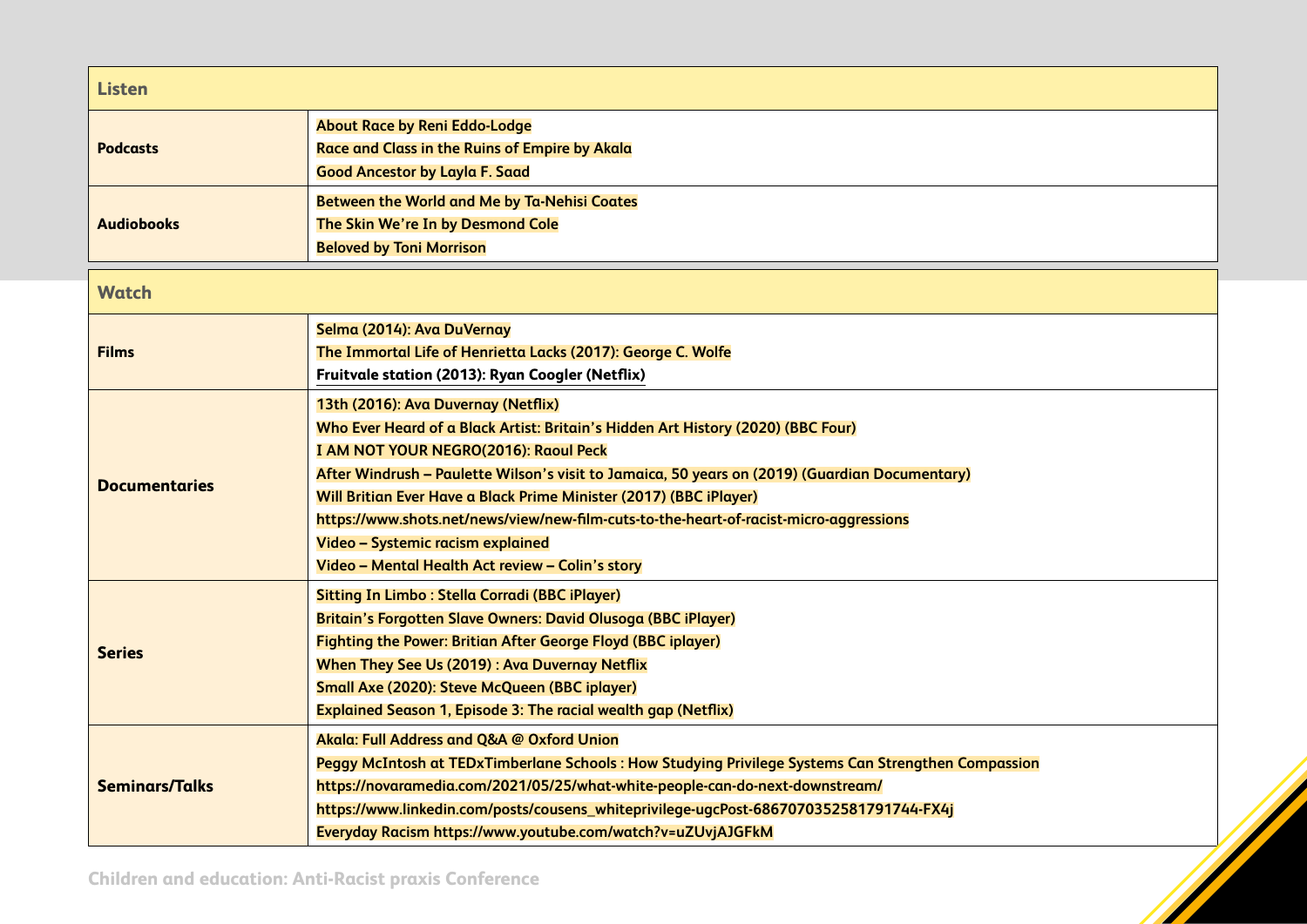| <b>Articles &amp; Documents</b>                                                       |                                                                                                                                                                                                                                                                                                                                                                                                                                                                                                                                                                                                                                                                                                                                                                                                                                                                                                                                                                                                                                                                                                                                                                                                                                                                                                                                                                                                                                                                                                                                                                                                                                                                                                                                                                         |  |
|---------------------------------------------------------------------------------------|-------------------------------------------------------------------------------------------------------------------------------------------------------------------------------------------------------------------------------------------------------------------------------------------------------------------------------------------------------------------------------------------------------------------------------------------------------------------------------------------------------------------------------------------------------------------------------------------------------------------------------------------------------------------------------------------------------------------------------------------------------------------------------------------------------------------------------------------------------------------------------------------------------------------------------------------------------------------------------------------------------------------------------------------------------------------------------------------------------------------------------------------------------------------------------------------------------------------------------------------------------------------------------------------------------------------------------------------------------------------------------------------------------------------------------------------------------------------------------------------------------------------------------------------------------------------------------------------------------------------------------------------------------------------------------------------------------------------------------------------------------------------------|--|
| <b>Guide to Allyship</b>                                                              | An open-source sta§rter guide to help you become a more thoughtful and effective ally.                                                                                                                                                                                                                                                                                                                                                                                                                                                                                                                                                                                                                                                                                                                                                                                                                                                                                                                                                                                                                                                                                                                                                                                                                                                                                                                                                                                                                                                                                                                                                                                                                                                                                  |  |
| So You Call Yourself an<br><b>Ally: 10 Things All 'Allies'</b><br><b>Need to Know</b> | A list of 10 simple things to keep in mind and do in order to be a better person "currently operating in solidarity with" the<br>marginalized or oppressed.                                                                                                                                                                                                                                                                                                                                                                                                                                                                                                                                                                                                                                                                                                                                                                                                                                                                                                                                                                                                                                                                                                                                                                                                                                                                                                                                                                                                                                                                                                                                                                                                             |  |
| <b>Privilege - Kyle Korver</b>                                                        | Korver reflects on his role as a white ally within NBA Basketball.                                                                                                                                                                                                                                                                                                                                                                                                                                                                                                                                                                                                                                                                                                                                                                                                                                                                                                                                                                                                                                                                                                                                                                                                                                                                                                                                                                                                                                                                                                                                                                                                                                                                                                      |  |
| <b>Whiteness and</b><br><b>Decolonisation Resources</b>                               | Community Care Article - Black Lives Matter: social work must respond with action - not platitudes<br>DHSC Blog - Black Lives Matter in the UK too but where is the voice of social work?<br>https://socialworkwithadults.blog.gov.uk/2020/06/05/lightbulbs-leadership-and-being-true-to-yourself/<br>https://www.basw.co.uk/media/news/2020/jun/basw-statement-george-floyd<br>https://esafeguarding.org/publications/PSW_Statement_on_Death_of_George_FLoyd_and_Black_Lives_Matter.pdf<br>https://www.skillsforcare.org.uk/Documents/Learning-and-development/social-work/psw/George-Floyd-RIP.pdf<br>https://www.socialworkengland.org.uk/news/we-stand-against-racism-and-oppression-in-all-its-forms-black-lives-matter/<br>https://socialworkwithadults.blog.gov.uk/2020/06/05/black-lives-matter/<br>https://www.basw.co.uk/resources/psw-magazine/psw-online/we-spend-all-our-time-fitting-now-its-time-speak-out-against<br>https://www.basw.co.uk/resources/psw-magazine/psw-online/bame-leaders-and-social-workers-we-must-all-speak-out-against<br>Resource Library - The NSPCC Library and Information Service has created a reading list showcasing resources from the library<br>collection on child protection and race.<br>https://www.theguardian.com/world/ng-interactive/2022/jan/19/the-black-cop-a-police-officers-story-of-racism-remorse-and-<br>resistance-documentary<br>https://docs.google.com/document/d/1sLIQn7RD-vUm3u8KdueuZTZC9q3PQWUD6ZHMps4_jlo/edit<br>Map the Terrain Worksheet<br>https://mail.google.com/mail/u/0?ui=2&ik=638b882409&attid=0.1&permmsgid=msg-f:1716237258944899419&th=17d14cb1a9b3<br>695b&view=att&disp=inline&realattid=f_kvwjlqrr0<br>https://whatworks-csc.org.uk/research-report/anti-racism-survey-report/ |  |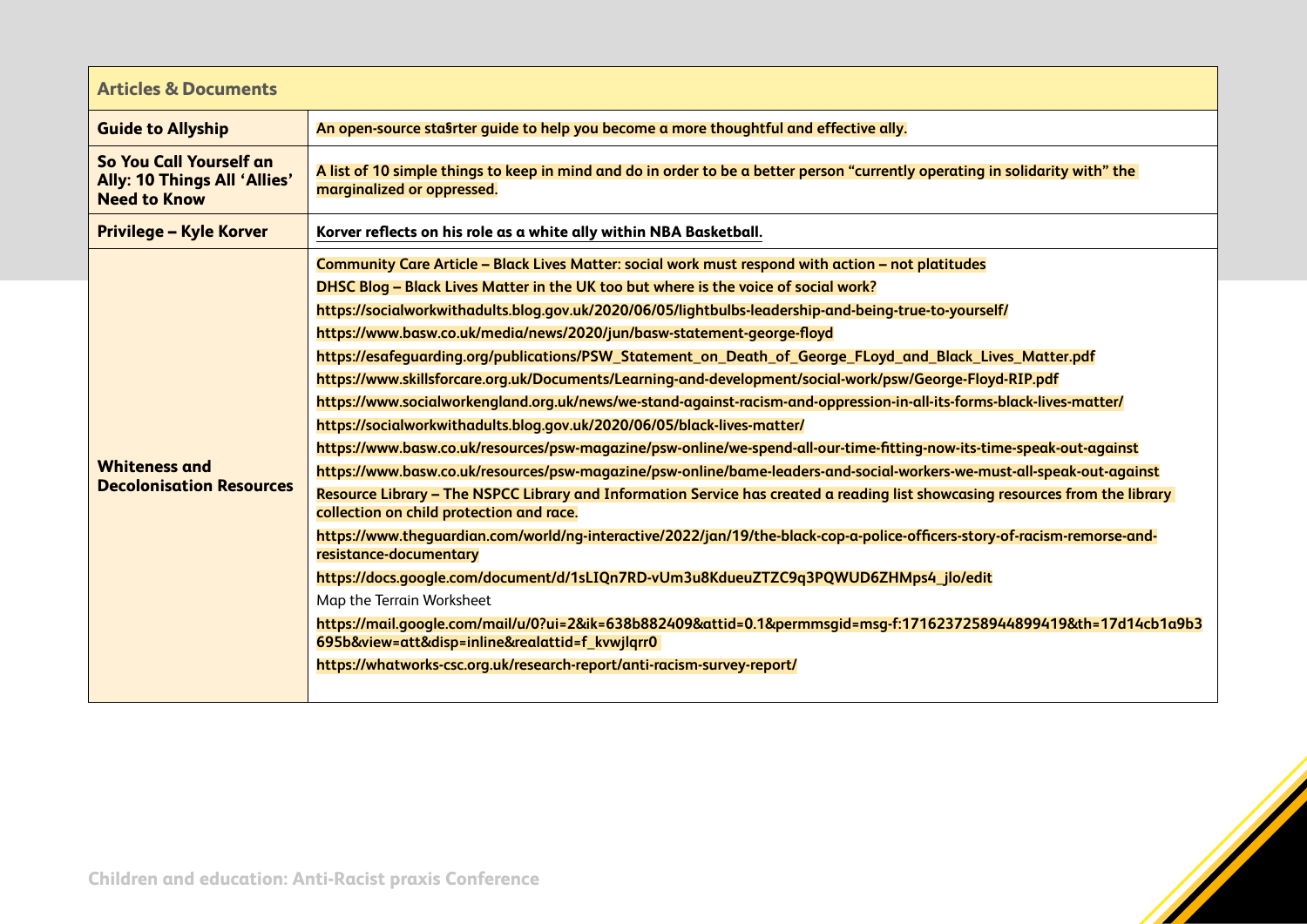| <b>Articles &amp; Documents</b>                                  |                                                                                                                                                                                                                                                                                                                                                                                                                                                                                                                                                                                                                                                                                                           |  |
|------------------------------------------------------------------|-----------------------------------------------------------------------------------------------------------------------------------------------------------------------------------------------------------------------------------------------------------------------------------------------------------------------------------------------------------------------------------------------------------------------------------------------------------------------------------------------------------------------------------------------------------------------------------------------------------------------------------------------------------------------------------------------------------|--|
| <b>Whiteness and</b><br><b>Decolonisation Resources</b><br>cont. | <b>Zuri Therapy Booklets</b><br>https://mail.google.com/mail/u/0?ui=2&ik=638b882409&attid=0.1&permmsgid=msg-f:1716218279146723402&th=17d13b6e9592<br>984a&view=att&disp=inline&realattid=f_kvw8t3sq0<br>https://mail.google.com/mail/u/0?ui=2&ik=638b882409&attid=0.2&permmsgid=msg-f:1716218279146723402&th=17d13b6e9592<br>984a&view=att&disp=inline&realattid=f_kvw8t3t41<br><b>Schools/Recruitment</b><br>https://www.bameednetwork.com/resources/article/courageous-conversations-about-race-school-recruitment-1/                                                                                                                                                                                   |  |
| Leadership/<br><b>Organisational</b>                             | https://www.researchinpractice.org.uk/children/content-pages/videos/black-asian-and-minority-ethnic-leadership-<br>matters/<br>https://www.researchinpractice.org.uk/all/news-views/2021/september/establishing-an-equalities-forum-in-<br>northamptonshire/<br>https://www.researchinpractice.org.uk/all/content-pages/videos/towards-a-fairer-future-addressing-inequality-in-<br>recovery-leaders-forum-2020/<br>https://corambaaf.org.uk/progressing-anti-racist-practice-family-justice-system<br>https://podcasts.apple.com/gb/podcast/episode-4-s4-what-is-the-workforce-race-equality/<br>id1436421996?i=1000541715321<br>https://thestaffcollege.uk/leading-in-colour-the-fierce-urgency-of-now/ |  |

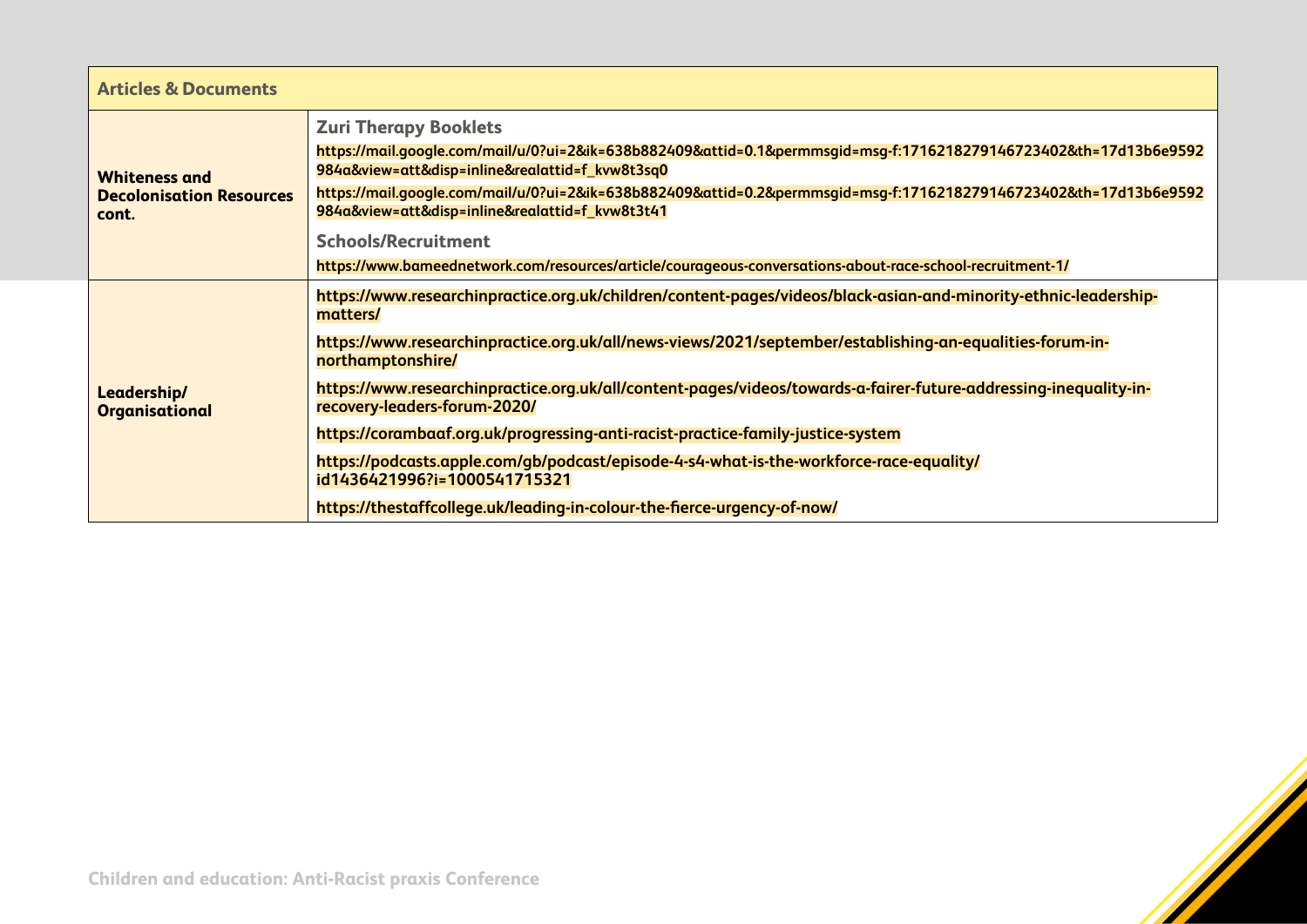#### **Emotional support**

This conference will be very emotive and may bring up issues and concerns for the participants in attendance.

There will be support available throughout the conference in our 'mindfulness room' for those that might need to talk.

In addition to this, please see a list of local organisations that will be helpful if you need further support around the subject matter.

Our **[Employee Assistance Programme](https://intranet.hackney.gov.uk/counselling-and-advice)** is available for free, independent and confidential counselling. They have a range of staff available, and you can request to speak with someone you would feel most comfortable talking to.

**[Able Futures](https://intranet.hackney.gov.uk/able-futures)** mental health support

#### **[Mental Health Champions Network](https://intranet.hackney.gov.uk/mental-health-champions)**

#### **[The Network, staff](https://currents.google.com/communities/115002357707144819236)** inclusion group

The Hackney **[Local Offer](https://www.hackneylocaloffer.co.uk/kb5/hackney/localoffer/results.page?localofferchannel=4_11)** has lots of different types of support available, and you can search for what support you're looking for, to find what would be most helpful.

**[Chatworks Hackney](https://www.chatworkshackney.co.uk/)** is a dedicated space for Afro-Caribbean and dual heritage to support and improve their health and wellbeing.

Please join the **[Think Inclusive community](https://currents.google.com/communities/112106081711086593909)** for more details on the Inclusive Leadership Champions and how to join this group.